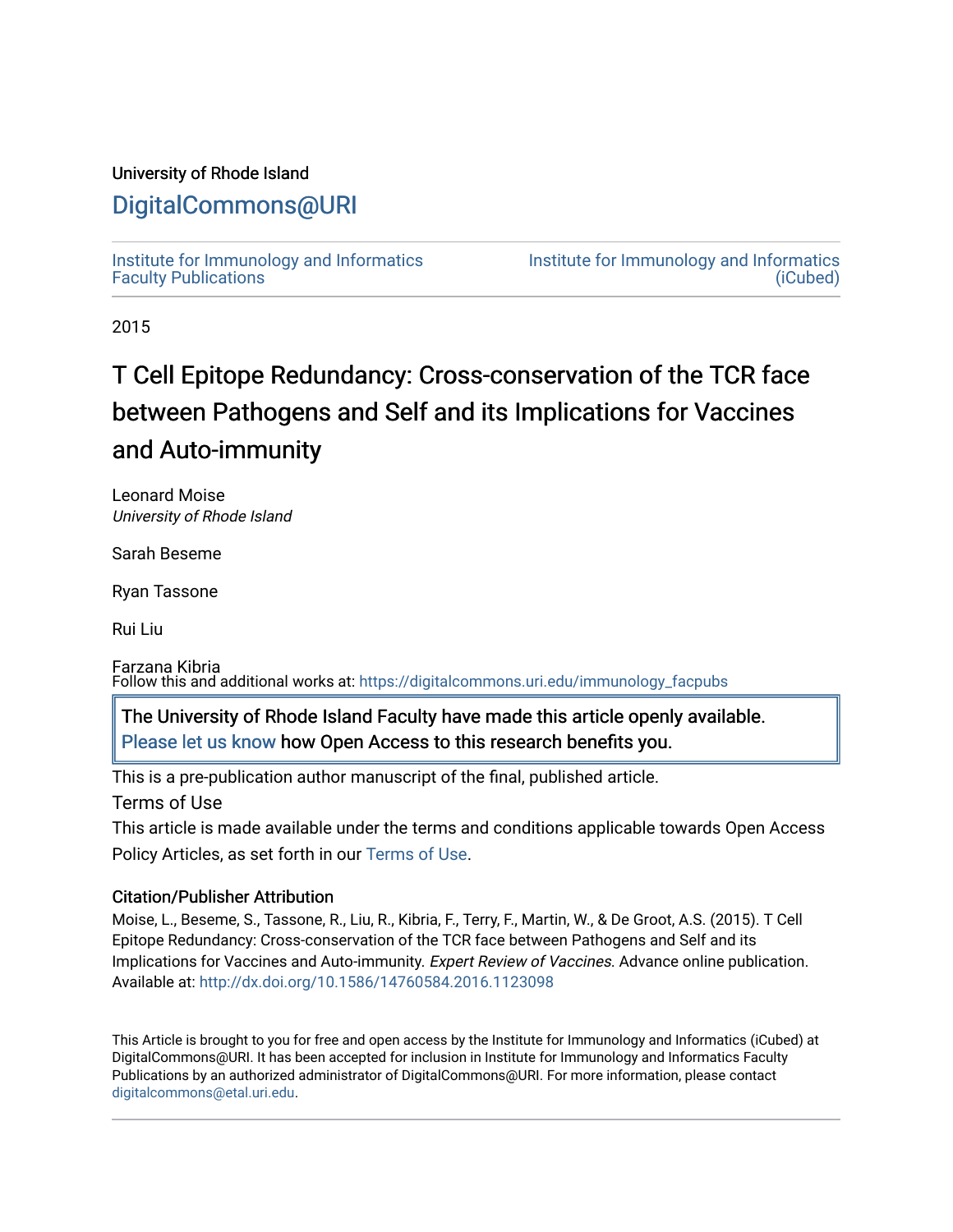### Authors

Leonard Moise, Sarah Beseme, Ryan Tassone, Rui Liu, Farzana Kibria, Francis Terry, William Martin, and Anne S. De Groot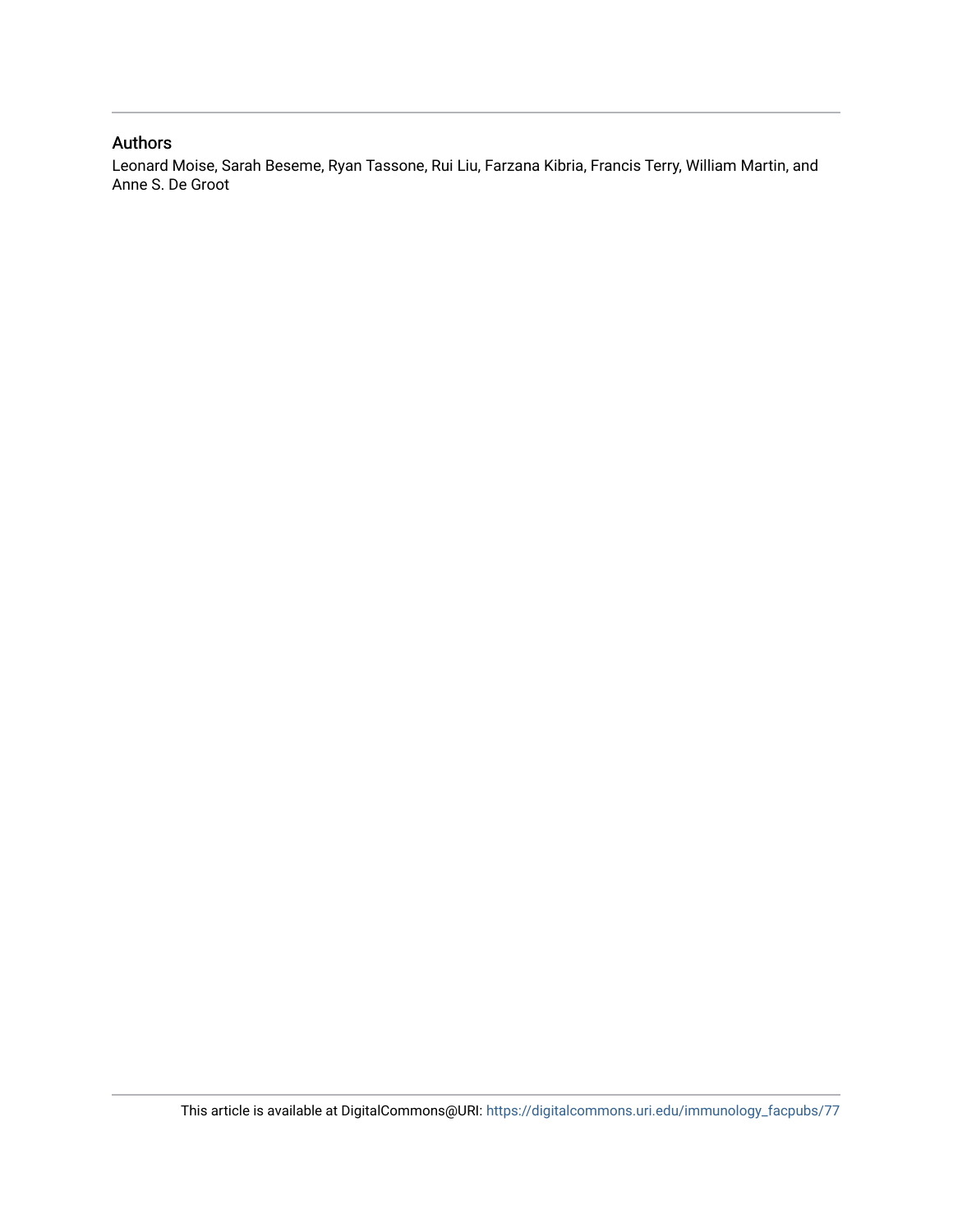



# **Expert Review of Vaccines**

**ISSN: 1476-0584 (Print) 1744-8395 (Online) Journal homepage:<http://www.tandfonline.com/loi/ierv20>**

# **T Cell Epitope Redundancy: Cross-conservation of the TCR face between Pathogens and Self and its Implications for Vaccines and Auto-immunity**

**Leonard Moise, Sarah Beseme, Ryan Tassone, Rui Liu, Farzana Kibria, Frances Terry, William Martin & Anne S. De Groot**

**To cite this article:** Leonard Moise, Sarah Beseme, Ryan Tassone, Rui Liu, Farzana Kibria, Frances Terry, William Martin & Anne S. De Groot (2015): T Cell Epitope Redundancy: Crossconservation of the TCR face between Pathogens and Self and its Implications for Vaccines and Auto-immunity, Expert Review of Vaccines, DOI: [10.1586/14760584.2016.1123098](http://www.tandfonline.com/action/showCitFormats?doi=10.1586/14760584.2016.1123098)

**To link to this article:** <http://dx.doi.org/10.1586/14760584.2016.1123098>



Accepted author version posted online: 20 Nov 2015.

[Submit your article to this journal](http://www.tandfonline.com/action/authorSubmission?journalCode=ierv20&page=instructions)  $\mathbb{Z}$ 

**Article views: 2** 



 $\overline{\mathbf{Q}}$  [View related articles](http://www.tandfonline.com/doi/mlt/10.1586/14760584.2016.1123098)  $\mathbf{C}$ 

 $\bigcirc$  [View Crossmark data](http://crossmark.crossref.org/dialog/?doi=10.1586/14760584.2016.1123098&domain=pdf&date_stamp=2015-11-20) $\mathbb{Z}$ 

Full Terms & Conditions of access and use can be found at <http://www.tandfonline.com/action/journalInformation?journalCode=ierv20>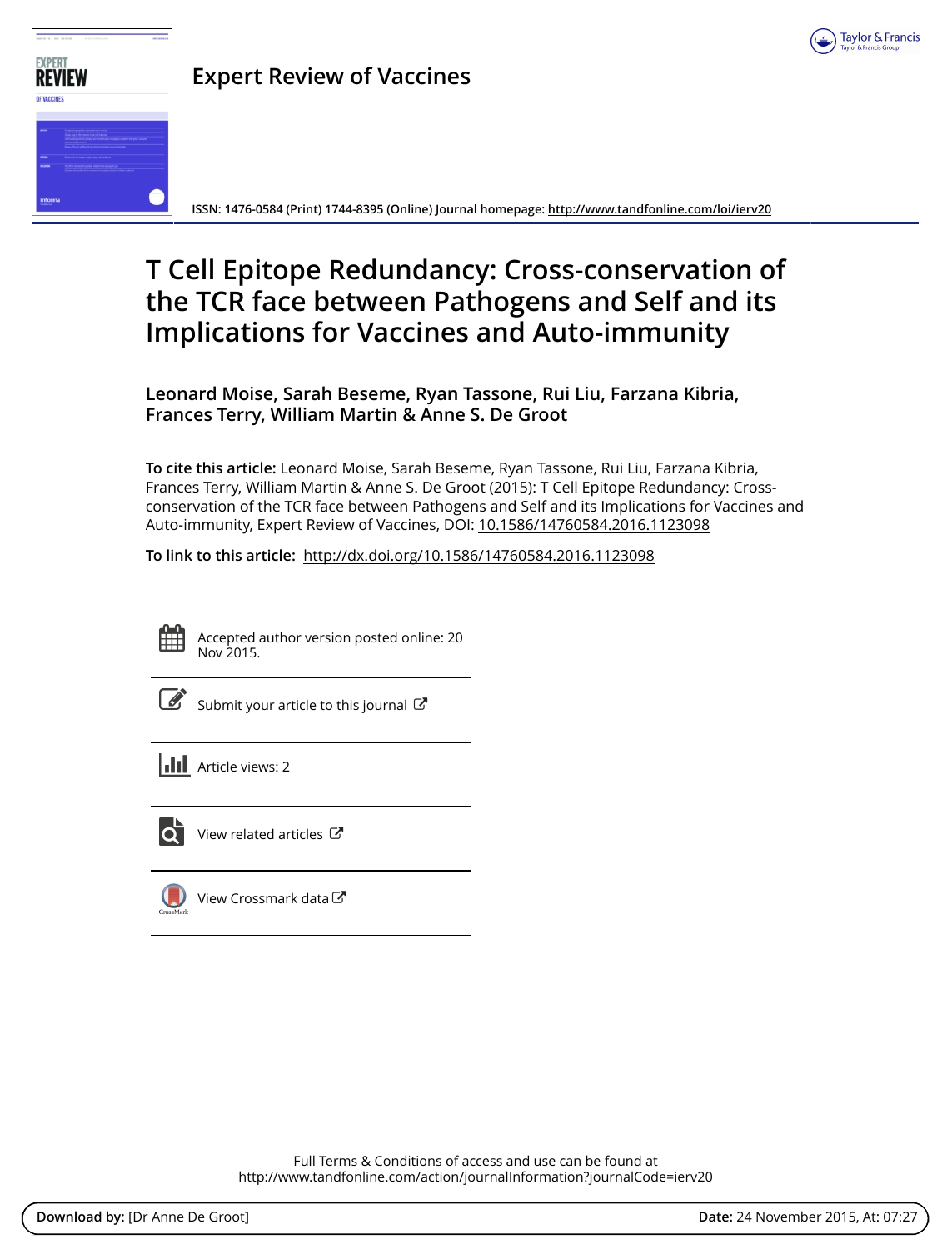**Journal:** *Expert Review of Vaccines*

**DOI:** 10.1586/14760584.2016.1123098

# **T Cell Epitope Redundancy: Cross-conservation of the TCR face be-**

**tween Pathogens and Self and its Implications for Vaccines and Auto-**

### **immunity**

**Leonard Moise1,2, Sarah Beseme<sup>1</sup> , Ryan Tassone<sup>2</sup> , Rui Liu<sup>2</sup> , Farzana Kibria<sup>1</sup> , Frances Ter-**

**ry<sup>1</sup> , William Martin<sup>1</sup> , Anne S. De Groot1,2\***

1 EpiVax, Inc., 146 Clifford St., Providence, RI 02903 USA

2 Institute for Immunology and Informatics, University of Rhode Island, 80 Washington St., Prov-

idence, RI 02903 USA

\*Corresponding author

**Anne S. De Groot**, MD, CEO/CSO, EpiVax Inc., 146 Clifford St., Providence, RI 02903; Director, Institute of Immunology and Informatics and Professor (Research) University of Rhode Island, 80 Washington St., Providence, RI 02903. Telephone: 401-272-2123. Fax: 401-272-7562. Email: [annied@epivax.com](mailto:annied@epivax.com)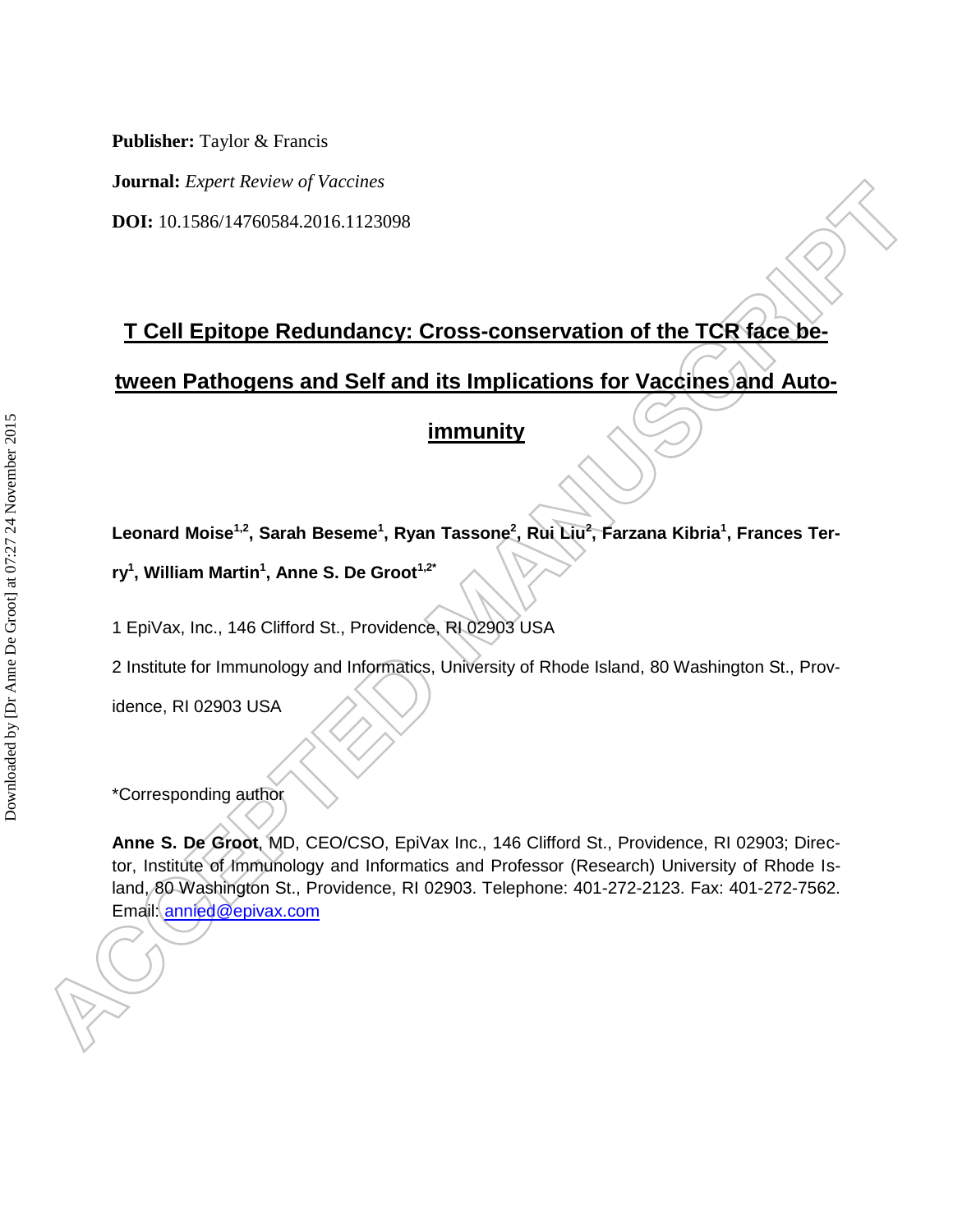#### **Summary**

T cells are extensively trained on 'self' in the thymus and then move to the periphery, where they seek out and destroy infections and regulate immune response to self-antigens. T cell receptors (TCR) on T cells' surface recognize T cell epitopes, short linear strings of amino acids presented by antigen-presenting cells. Some of these epitopes activate T effectors, while others activate regulatory T cells. It was recently discovered that T cell epitopes that are highly conserved on their TCR face with human genome sequences are often associated with T cells that regulate immune response. These TCR-cross-conserved or 'redundant epitopes' are more common in proteins found in pathogens that have co-evolved with humans than in other noncommensal pathogens. Epitope redundancy might be the link between pathogens and autoimmune disease. This article reviews recently published data and addresses epitope redundancy, the "elephant in the room" for vaccine developers and T cell immunologists.

### **Keywords**

T cell epitope, Regulatory T cell, Cross-conservation, T cell receptor, TCR, TCR Degeneracy, Molecular mimicry, Autoimmune disease, Immunoinformatics, Guillain Barre Syndrome, Narcolepsy, Multiple Sclerosis, Vaccine, Off Target Effects, HIV, HCV, H7N9, Influenza Vaccine, Cancer Vaccine, Virus, Bacteria, Parasite.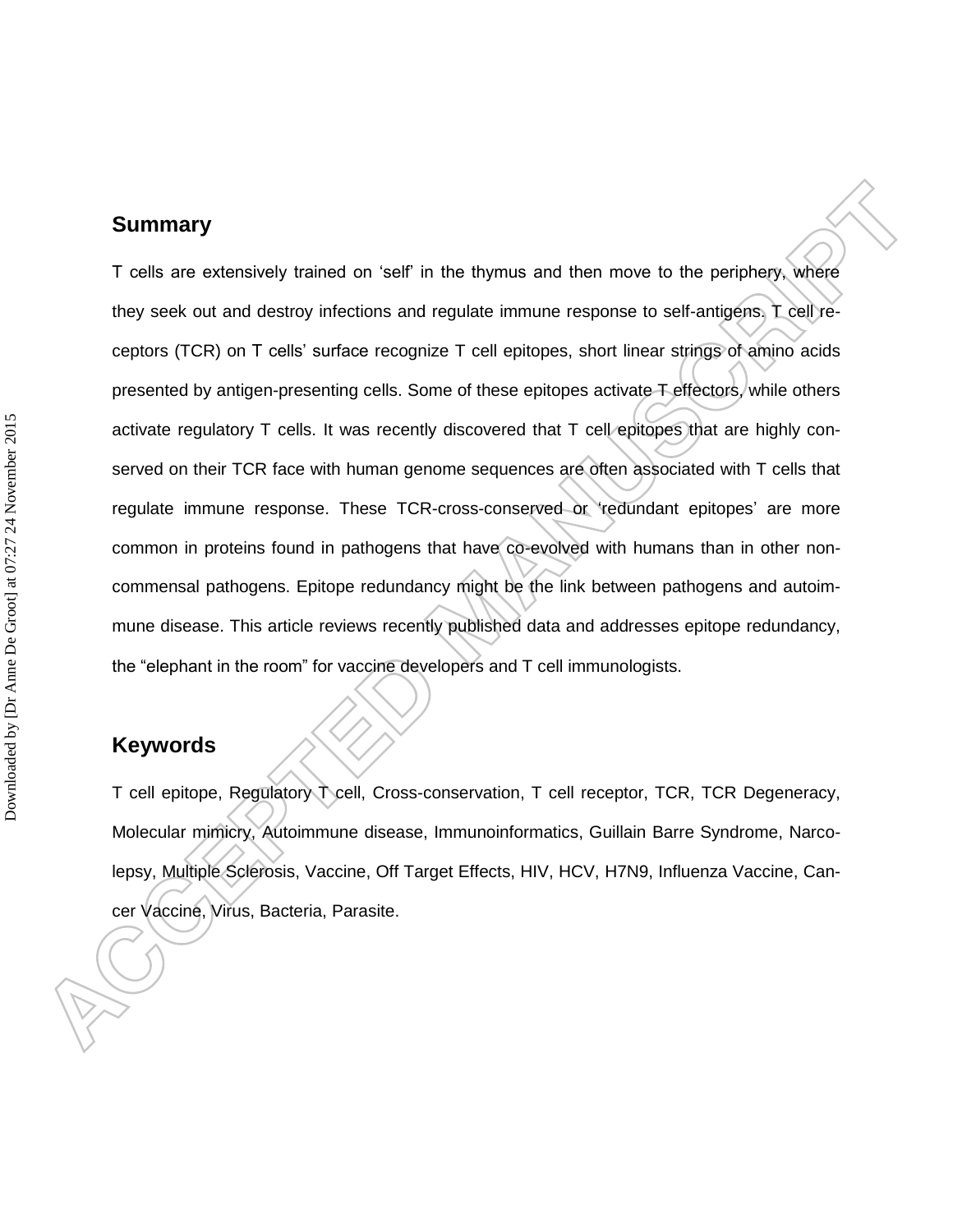#### **Introduction**

Like samurai warriors, T cells undergo extensive training on self-antigens in the thymus before venturing into the periphery to fight infections. Some T cells use their T cell receptors (TCR) to search and counter pathogens, while others find T cell epitopes that seem to be more likely to trigger regulation or suppression of immune response (**Figure 1**). However, by definition, naïve T cells that escape deletion in the thymus to war against pathogens in the periphery have T cell receptors that are trained on 'self' T cell epitopes. Some of the T cells become regulatory T cells (Tregs), while others become effector T cells (Teff).

How T cells develop to perform the function of 'killer' T cells, despite being trained on selfepitopes in the thymus, is one of the greatest mysteries of immunology. Deregulation or abnormal activation of these functions leads to immune intolerance, such as autoimmune diseases or allergy. While vaccines are safe for the large majority of people and generate herd immunity that protects vulnerable persons who cannot be immunized, some vaccines have been associated with the induction of autoimmune responses, as observed in the recent cases of narcolepsy that were associated with H1N1 influenza vaccination [1].

Computer analysis of T cell epitopes is now uncovering patterns of amino acids that may be associated with each of these T cell types. Taking advantage of this system, pathogens have found ways to circumvent immune detection, reducing the likelihood that they will be eliminated by our humoral and cellular immune system. They do this by removing Teff epitopes (immune escape) and, as has been discovered recently, by adopting epitopes that look like human epitopes (immune camouflage). There is much that we can learn from defining and understanding these redundant epitopes - such as T cell epitopes found in pathogens - about ourselves and our microbial enemies.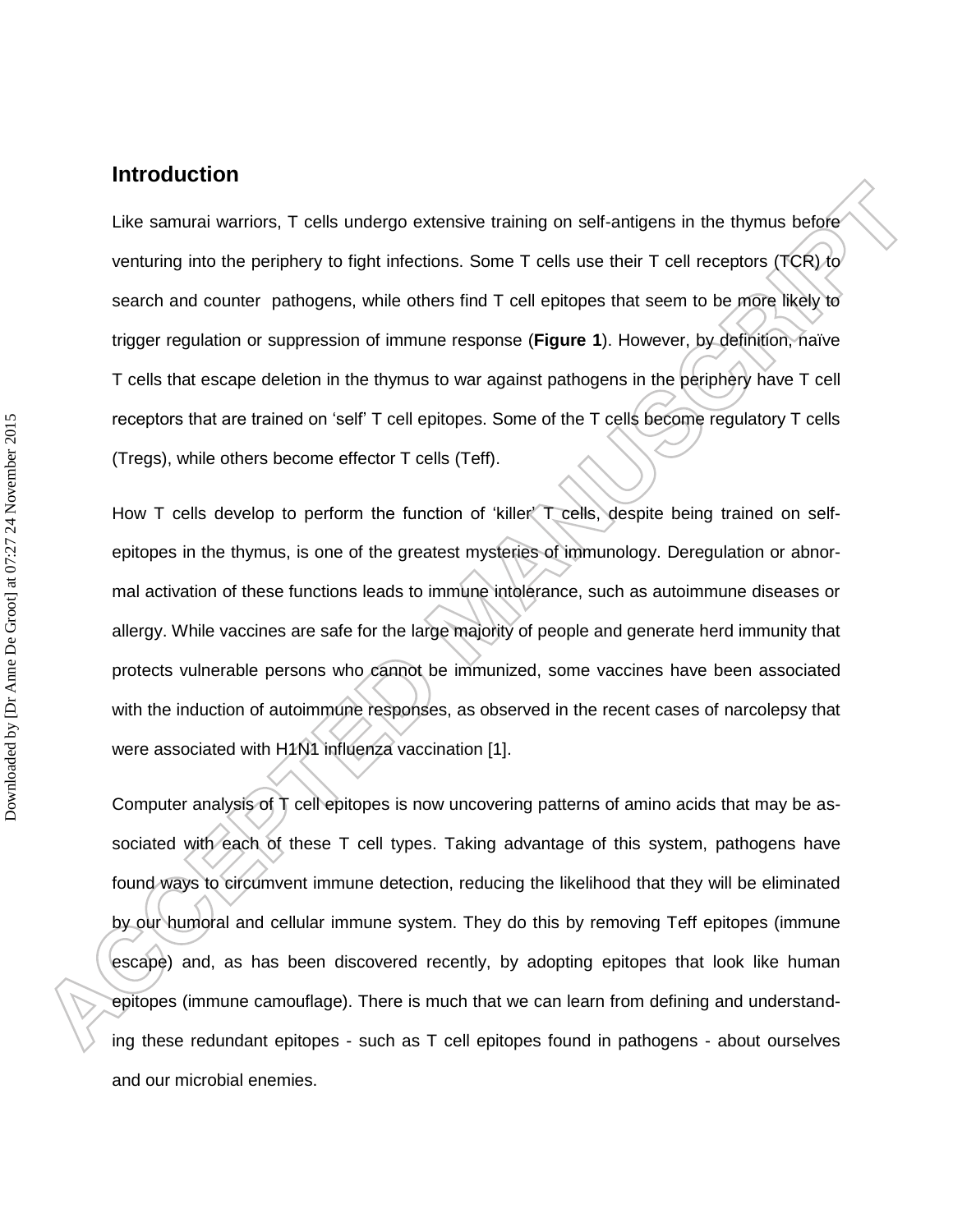The development of safer vaccines might be dependent on the identification of which T cell epitopes present in the vaccine – and by extension, the pathogen – triggers this reaction against self. Computer algorithms for predicting and analyzing T cell epitopes have made it possible to discern common patterns that are important for regulating immune responses to self. They may be applied not only to design better vaccines but may also contribute to development of new treatments for autoimmune diseases. This article reviews the concept of epitope redundancy, describes the immunoinformatics tools to identify epitope redundancy, and discusses the relevance of this approach to design better vaccines and understand pathogen-related autoimmune diseases.

### **TCR specificity in T cell development**

As a result of the selection steps in the thymus, conventional T cells and natural regulatory T cells (nTreg) emerge with an intermediate level of self-reactivity, one that exceeds the level leading to clonal deletion and falls below the level for negative selection (**Figure 2**). Little is known about T cell epitope specificity of nTregs. Some studies support a "buddy" hypothesis that TCRs of conventional and nTreg cells share the same specificity, which serves to prevent autoimmunity [2]. Consistent with this concept, the TCR repertoire of thymic-derived effector T (Teff) cells and Tregs has been shown to overlap to some degree [3]. Other TCR repertoire studies have not shown overlapping repertoires [4-6]. Further studies, focusing on the exact specificities of conventional Teff cells versus nTregs, are clearly needed, so as to better understand the implications of overlapping TCR repertoires. Based on current understanding of the maturation of T cell subsets, there appears to be a swords-edge balance between protective immune response to pathogens and regulation of autoimmunity in the periphery.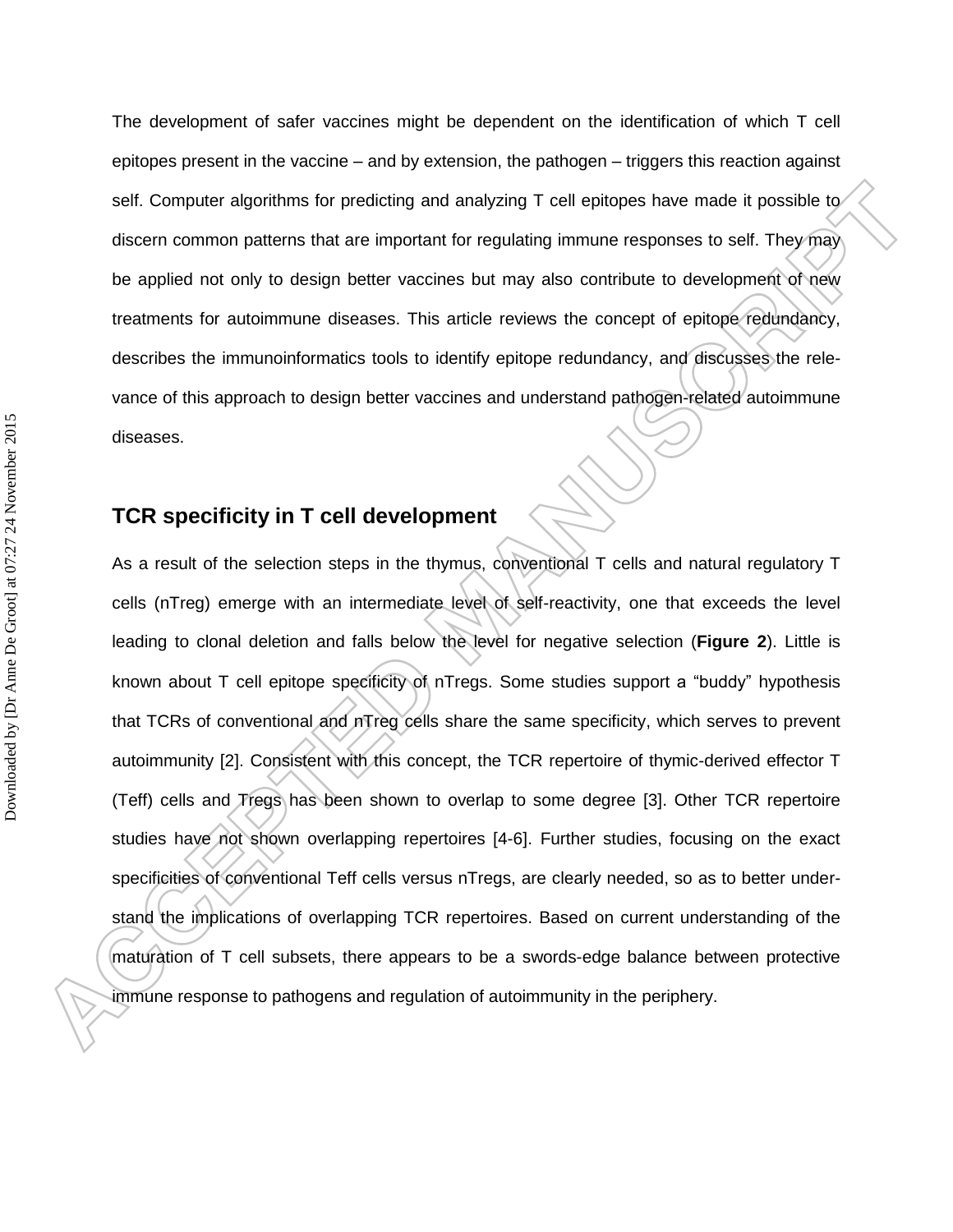### **TCR degeneracy, Epitope Redundancy, Mimicry and Camouflage**

T cells are activated when T cell epitopes, short linear strings of amino acids, are presented at surface of APCs in the context of human leukocyte antigen (HLA) molecules. The peptide-HLA complex presents a unique surface that is recognized by the TCR. The topic of T cell epitope cross-reactivity, believed to be due to TCR degeneracy or lack of fine specificity, is a concept that is familiar to infectious disease and autoimmune disease researchers. Conservation between T cell epitopes from different strains of a given pathogen is well known (e.g., influenza [7] and Dengue [8]).

In the realm of autoimmunity, similarity between self and pathogen has also been called molecular mimicry [9]; however this terminology does not allow for differentiation between different types of mimicry - structural (as in cross-reactive B cell epitopes), or mechanism-related (as in Epstein - Barr virus (EBV)'s adoption of IL-10 as a mediator of immune regulation [10]). In this article, we will specifically focus on T cell epitope redundancy, as defined below, which is one of the direct results of the TCR training on self in the thymus [11] and education of these T cells in the periphery [12]. Our focus on cross-reactivity of T cell epitopes is enabled by the development of accurate computational tools for the identification of these epitopes [13,14] and enlivened by reports associating autoimmune diseases to exposure to pathogens, such as the recent report linking narcolepsy to influenza exposure or vaccination [15].

<span id="page-7-4"></span><span id="page-7-3"></span><span id="page-7-2"></span><span id="page-7-1"></span><span id="page-7-0"></span>Cross-reactivity occurs because TCRs are somewhat 'promiscuous' in that they can recognize remarkably similar (but not necessarily identical) epitopes that are defined by binding to the same HLA and presentation of similar TCR-facing residues to the TCR. Complex relationships between T cell epitopes have been described by Welsh and Selin [16], in which different epitopes (different in sequence) may be recognized by the same T cell. They have called this cross-conservation between pathogens *heterologous immunity*, as previous exposure to the conserved epitope can pre-define immune response to a novel pathogen. We define 'redundant'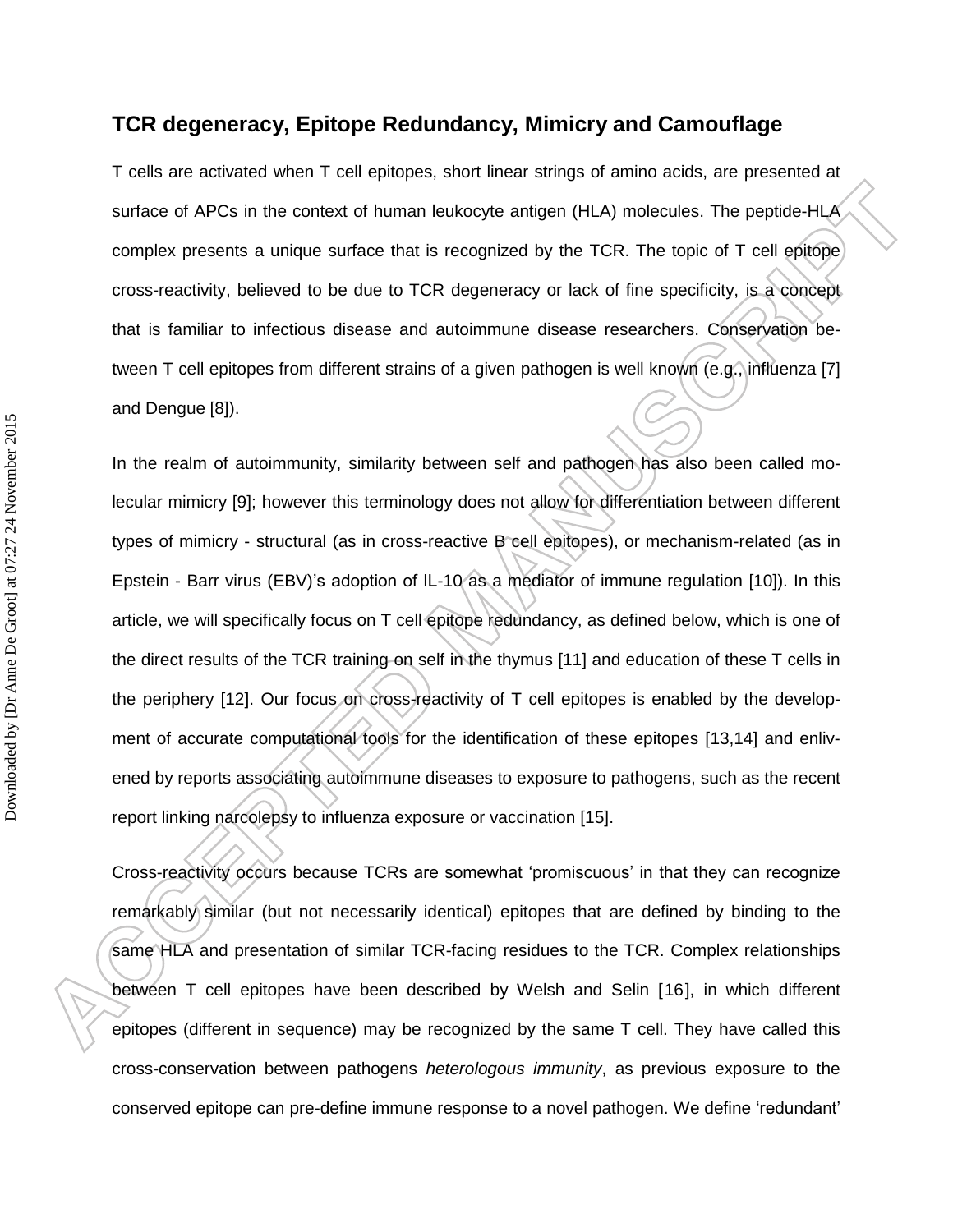epitopes as non-self linear sequences that bind to the same HLA and may be recognized by the same TCR as a self-epitope despite differences at HLA binding positions. Human commensal pathogens that have established a pattern of 'hit and stay' (such as herpes simplex virus) have more redundant sequences than pathogens that 'hit and run' (such as Ebola and Marburg) [17,18]. To what degree this redundancy may contribute to autoimmunity, is as yet unknown [19].

<span id="page-8-0"></span>Heterologous immunity [20-24] may also involve TCR recognition of similar HLA-binding epitopes that exhibit variability at TCR-facing positions. However, existing methods for the identification of heterologous epitopes, in which the epitopes may not be similar in sequence but trigger cross-reactive T cell responses, are cumbersome. Redundant epitopes comprise linear sequences that are identifiable using computational methods [\[13\]](#page-7-0). These computational methods enable large-scale comparisons to peptides across genomes (the human genome, a cancer genome, the intestinal microbiome, viral pathogens, and parasite genomes, to name just a few). A limitation of the computational approach at this time is the ability to identify cross-reactive TCR specificities, such as those found in heterologous immunity that are defined only by identical TCR-face sequence. Thus, unlike the category of cross-reactive epitopes that may be defined by intensive studies of heterologous immunity [25], T cell epitope redundancy is defined by the ability to examine it using in silico methods. Once the epitopes are defined, methods such as TCR clonotyping [26], high-resolution tetramer staining [27,28], and x-ray crystal structural determination may help to further elucidate the nature of the TCR-cross-reactive immune responses.

We have postulated that epitope redundancy might enable pathogens to camouflage themselves from immune response. Other means of immune escape by pathogens have been well described [29]. For example, Gram-negative bacteria can escape innate immunity through structural modifications of their PAMPs, thus escaping recognition by phagocytes [30]. *Plasmodium*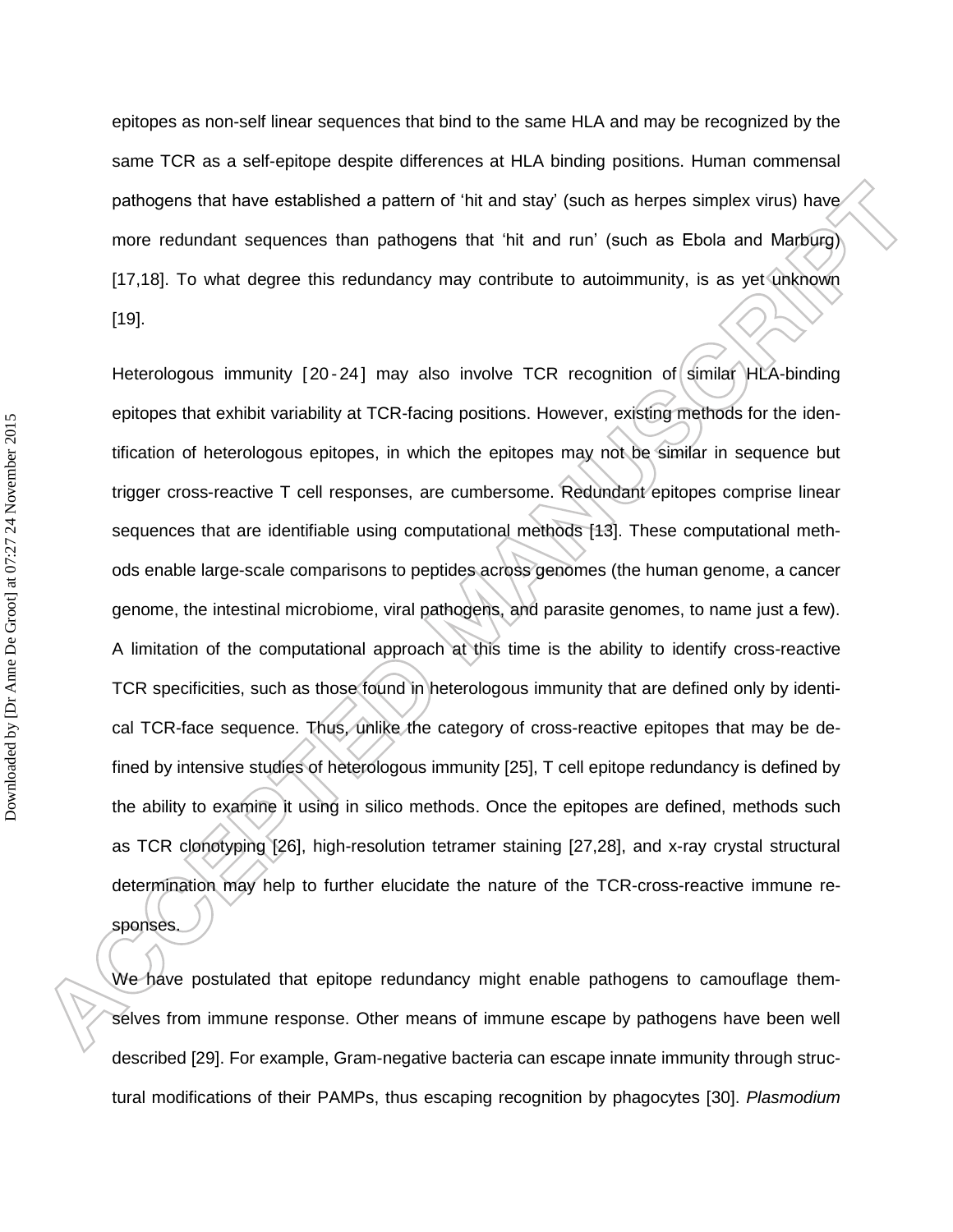*falciparum*, the parasite responsible for malaria, can also escape the human immune system by mutually exclusive gene expression of the var gene family, leading to antigenic variation [31]. Survival within macrophages may be an immune evasion and persistence strategy of *C. glabrata* [32]. Viruses have also developed sophisticated means of escaping immune response. They can escape the first round of innate immunity by impairing monocyte differentiation into functional DCs [33,34] or develop "shape change" strategies, such as impairing non-self RNA recognition by replicating the self cap structures [35]. EBV produces a regulatory cytokine that is nearly indistinguishable from human IL-10 [36,37]. In response to attack by T cells, pathogens such as human immunodeficiency virus (HIV) and hepatitis C virus (HCV) have been demonstrated to avoid T-cell mediated response by the deletion of Teff epitopes [38-40].

Adding to this repertoire of escape mechanisms, we recently described "self-like" or redundant epitopes in certain viruses that exhibit on the TCR face patterns that are conserved with human Treg epitope sequences, potentially reducing immune response against the pathogen. We proposed a novel means of immune escape - immune camouflage – that can be discovered using immunoinformatics tools that compare T cell epitopes [\[17\]](#page-8-0). Further evidence is emerging that HIV [41], HCV [42], EBV, HSV, and avian influenza (H7N9) [43] have built themselves a very successful niche using bits and pieces of the human genome, which allow them to create an immune signature that is indistinguishable from self.

<span id="page-9-1"></span><span id="page-9-0"></span>The impact of Immune camouflage through epitope redundancy in immune responses to pathogens may be difficult to discern at the population level, since the net effect of these influences may vary in different individuals due to previous exposures, vaccinations, and the HLArestriction of cross-reactive immune responses. The identification of redundant epitopes that are restricted by multiple HLA, as described in the next section, has enabled our group to evaluate these epitopes *in vitro* and define patterns that may be associated with regulatory or autoreactive immune response.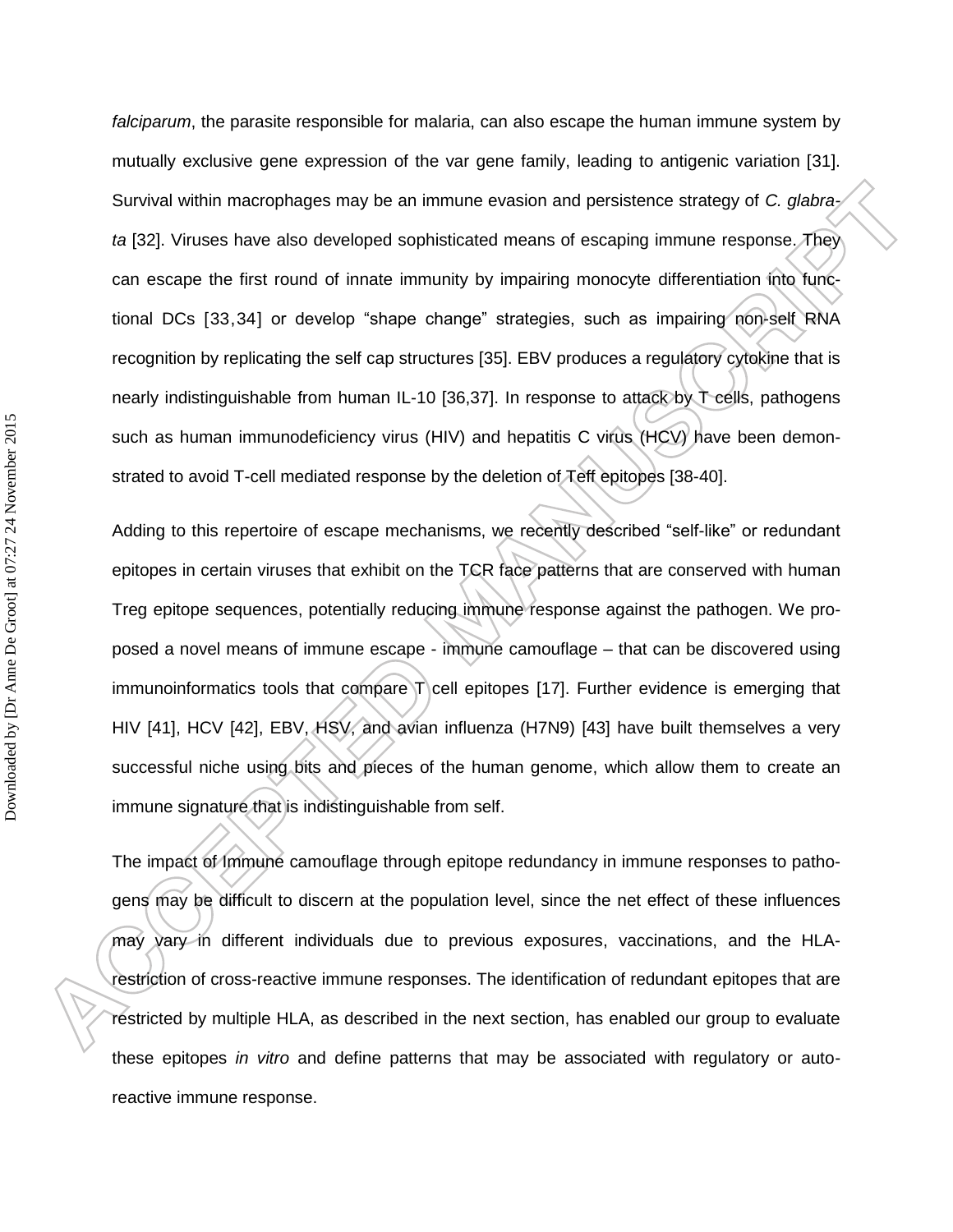#### **Redundancy and regulation of T cell response**

<span id="page-10-1"></span><span id="page-10-0"></span>It should be noted that cross-conservation of T cell epitopes from pathogens and autoantigens, and studies that show that these epitopes can be either immune-regulatory and/or immunostimulatory, is not a new discovery. For example, heat shock proteins have been the focus of intense research, as they are conserved in bacterial species and humans. Van Herwijnen et al. found a mycobacterial (Mtb) HSP70 peptide (B29) that is highly conserved with human to be an immunodominant peptide in BALB/c mice [44]. They adoptively transferred the Mtb B29-specific Tregs and were able to show that these mycobacterial epitope-specific Tregs suppressed ongoing experimentally induced arthritis in mice. In a separate study, peptides H161 and H167, derived from the most conserved region of HSP70 (both among species and among human HSP70 variants), showed strong recognition by PBMCs of healthy humans; T cell proliferation, gamma-interferon production and IL-10 secretion were reported [45]. More recently, peptides derived from HSP "BiP" were shown to include T cell proliferation, IL-10 expression, and to reduce inflammation in a murine model [46]. In a separate study, stress-induced presentation of HSP-derived peptides in mouse APC resulted in activation of CD4+ hybridoma T cells specific for the identified peptide [47]. The current explanation for this observation is that stress-induced augmented expression of inducible HSP70 leads to enhanced presentation of HSP70 peptides on MHC class II, leading to recognition by HSP70-specific T cells, which may subsequently dampen inflammation [48]. It is not clear whether these HSP-specific T cells are iTreg or nTreg, or even T eff, and how they evolve to adapt a particular phenotype. We have examined these epitopes for epitope redundancy, and did find that the epitopes are not only promiscuous, but they are also highly conserved (across HSP proteins) and that many HSP peptides are found in the thymic and lymph 'peptidomes' [49,50,51].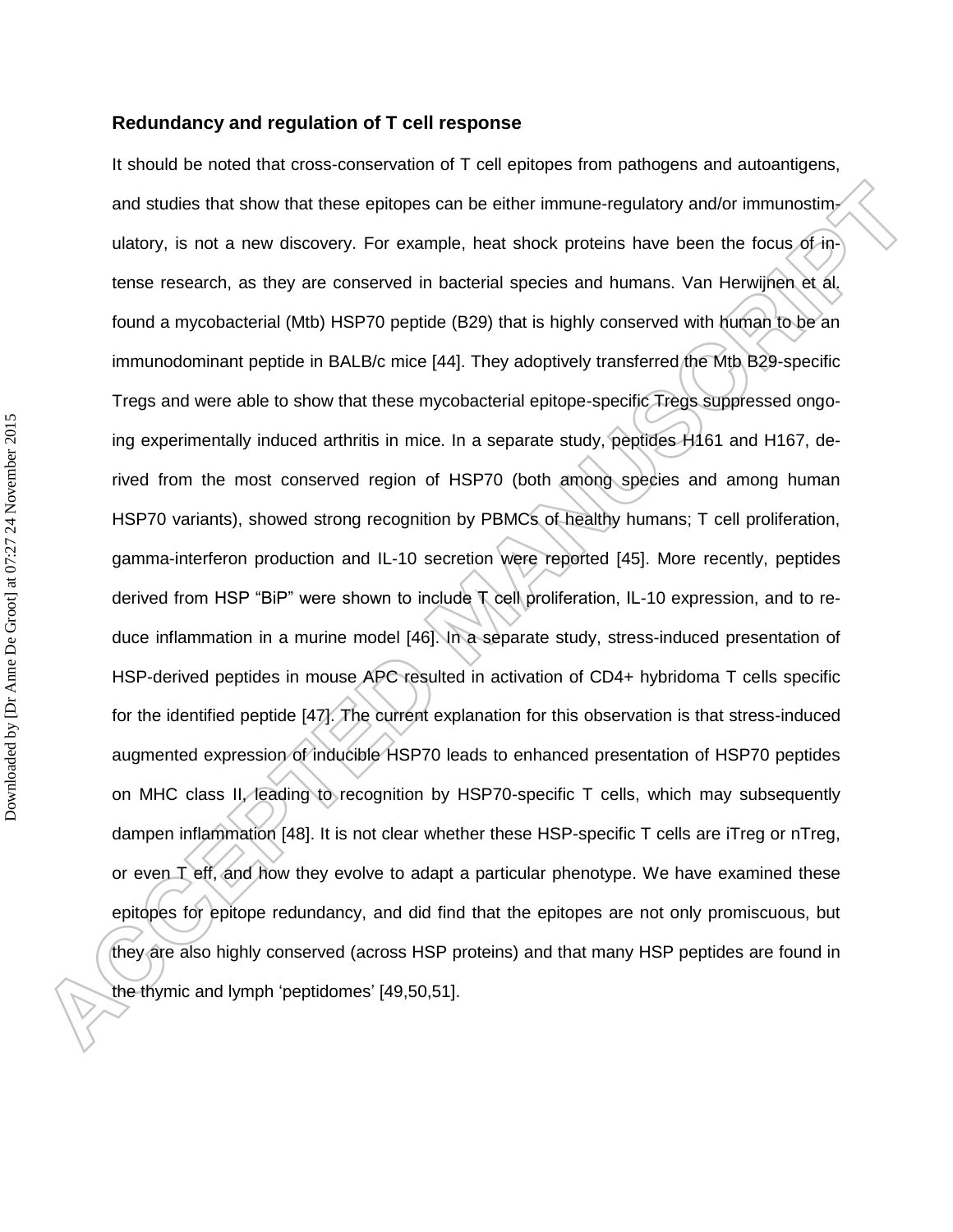### **Epitope Mapping using Computational Tools**

The process of identifying which pathogen sequences trigger T effector immune responses and which trigger regulatory T cell responses may have been simplified by the development of epitope-mapping tools. Most T cell epitope mapping tools evaluate the amino acid sequence of each input 9-mer peptide (derived from the set of overlapping 9-mer sequences in any protein antigen) to a set of binding coefficients that define the propensity of the sequence to bind to HLA. On an *overall* scale, proteins carrying more putative epitopes would expected to be more immunogenic while proteins carrying fewer putative epitopes would tend to be less immunogenic [\[14\]](#page-7-1). On a *local* scale, T-cell epitopes (class II-restricted in particular) are not randomly distributed throughout protein sequences but instead tend to "cluster" in specific regions, and are known as promiscuous T cell epitopes [52]. Promiscuous class II restricted T-cell epitope "clusters" can range from 9 to roughly 25 amino acids in length and, considering their affinity to multiple alleles and across multiple binding registers, can contain anywhere from 4 to 40 binding motifs. Many of the most reactive T-cell epitope clusters present a feature we have described as an "EpiBar" (Epitope Bar). An EpiBar is a single 9-mer frame containing binding motifs for at least four different HLA alleles (**Figure 3**). In retrospective evaluations of published promiscuous epitopes, we have found this pattern to be a signature feature of highly immunogenic, promiscuous class II epitopes [53,54].

<span id="page-11-0"></span>Some promiscuous epitopes that have this feature and are highly redundant (either found in very prevalent proteins, or highly cross-conserved with the human genome) have been shown to trigger Tregs to respond and expand. This discovery has been true for epitopes discovered by our group (IgG T cell epitopes known as Tregitopes [\[12\]](#page-7-2), HCV [\[42\]](#page-9-0), H7N9 [\[43\]](#page-9-1)) as well as for Treg epitopes discovered by other groups such as Edratide [55] and epitopes found in heat shock proteins: HSP60 [56,57,58], HSP 70 [\[48\]](#page-10-0) and BiP [\[46\]](#page-10-1).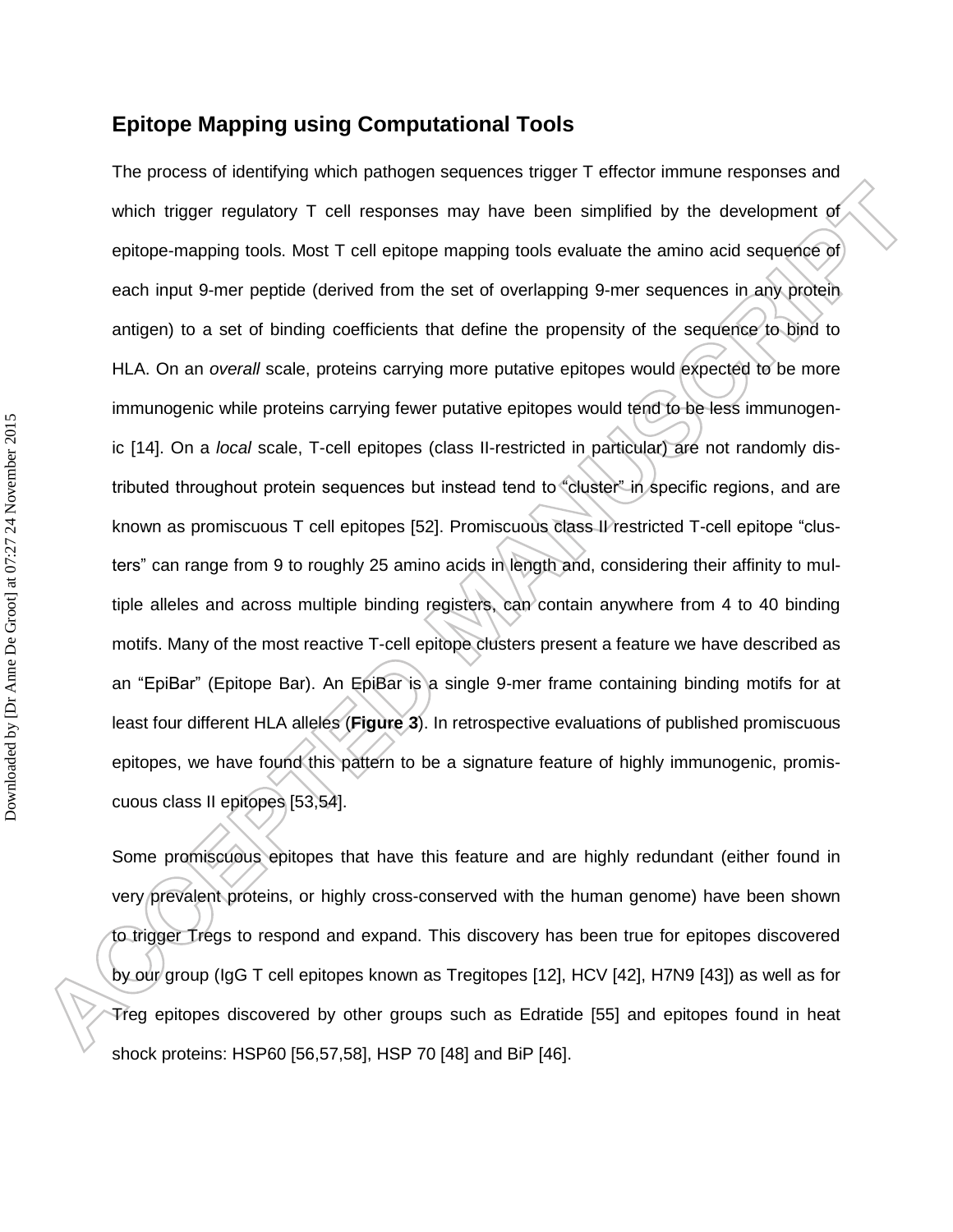#### **Improving computational tools to identify epitope redundancy**

To investigate further this newly discovered TCR-facing epitope redundancy on a very large scale, we built an algorithm called JanusMatrix that can identify peptides with similar MHC<sub>2</sub> binding propensities that are TCR-face homologous, in any genome, as compared to a reference epitope [\[13\]](#page-7-0). After the binding prediction analysis described above has been run on an antigen, JanusMatrix compares the 9-mer's TCR-facing residues to the proteins of the human genome and the human microbiome. Significant differences between the degree of cross reactivity with protein databases of human genome, human microbiome, and human pathogen sequences when comparing known T effector and T regulatory epitopes are identified by ratios [\[13\]](#page-7-0). JanusMatrix "Homology" score is calculated by determining the average depth of coverage in the target database for each epitope identified in the source sequence. Homology to non-binding peptides is assumed to be irrelevant.

JanusMatrix is now used by our group and our collaborators to identify significant crossconservation with proteins contained within the human genome and the human microbiome. We found that immune response to T cell epitopes was inversely correlated with their degree of cross-reactivity with the human genome in a subsequent study of H7N9 peptides [\[43\]](#page-9-1). Examining more than 4,000 published human T cell epitopes (from the Immune Epitope Database, IEDB, http://www.iedb.org/), we recently determined that the JanusMatrix "homology" score is significantly higher (p<0.0001) for T cell epitopes shown to induce regulatory cytokine (IL-10) response (N=3,780 epitopes), and significantly lower (p<0.01) for T cell epitopes shown to induce effector cytokine (IL-4) response (N=1,433 epitopes) [\[14\]](#page-7-3). Thus large-scale analysis of published T cell epitopes in public databases has provided additional confirmation for the hypothesis that epitope-redundancy deviate the phenotype of T cell-mediated immune responses.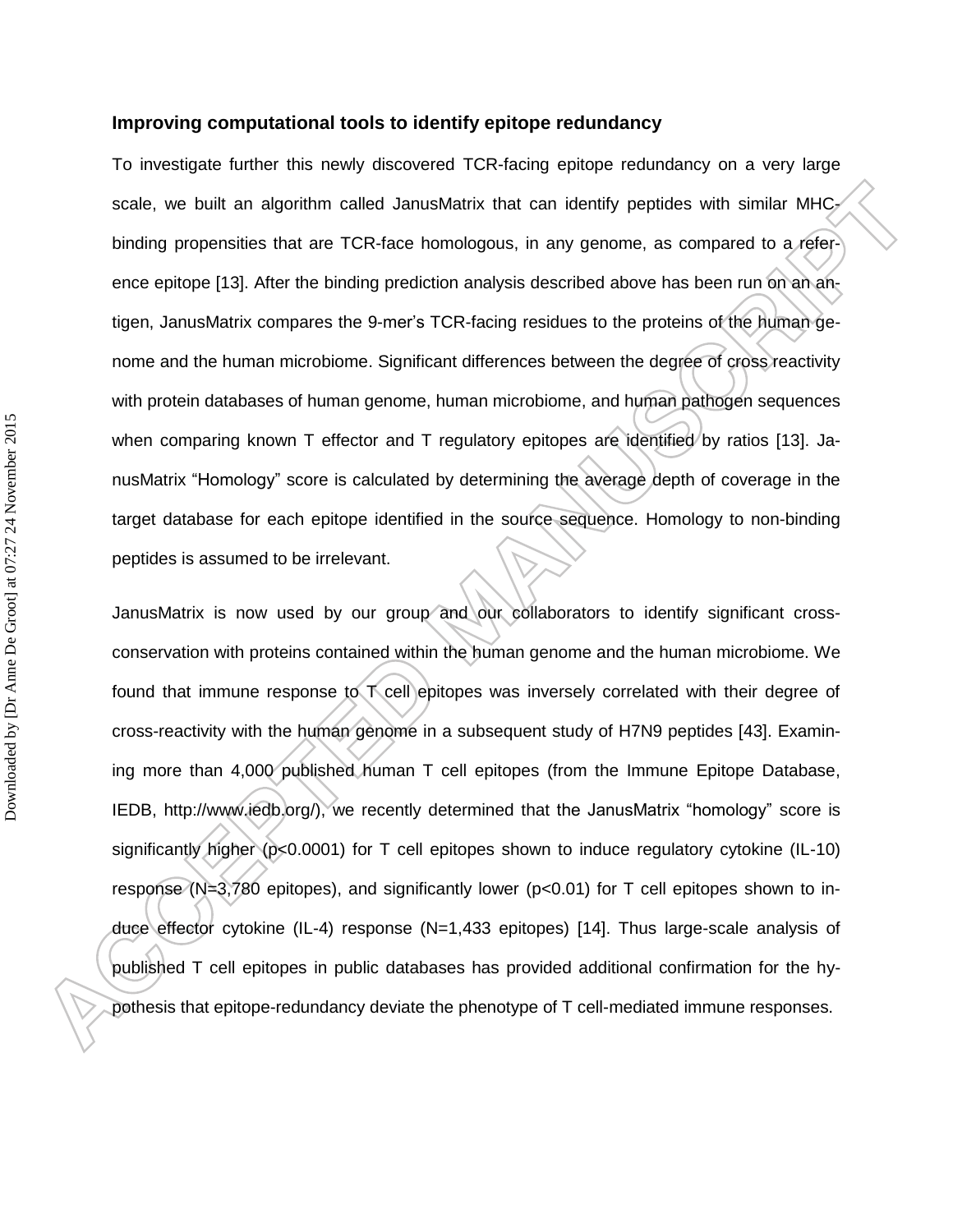### **From redundant epitopes to Treg epitopes**

Using JanusMatrix, we identified human-like T cell epitopes in the genomes of viruses and bacteria. Analyzing pathogens that co-evolved with humans (e.g. EBV, CMV, HIV), we identified a disproportionately large number of linear epitopes that possess TCR-facing amino acid sequences that are highly conserved with self [\[17\]](#page-8-0). In the following paragraphs, we provide a summary of Treg epitopes that were identified using JanusMatrix, in H7N9, HCV, and HIV.

#### **Treg epitopes in H7N9 influenza**

Avian-origin H7N9 influenza is a novel influenza A virus that emerged in humans in China in 2013. Using JanusMatrix, we identified several H7N9 T cell epitopes with TCR-facing residues identical to those of multiple epitopes from human proteins [59]. These H7N9 human-like T cell epitopes possess low immunogenicity; in PBMCs derived from healthy donors, human Teff responses to individual H7N9 peptides was inversely correlated with the degree of the peptide's resemblance to self [\[43\]](#page-9-1). The human-like H7N9 version of an immunodominant hemagglutinin T cell epitope suppressed IFN-gamma responses when co-administered with peptides having less cross-reactivity with the human genome. T cells that respond to this epitope demonstrated a Treg phenotype [\[43\]](#page-9-1). In further as yet unpublished work, we have demonstrated that the Tregactivating epitopes may contribute to lower antibody responses in humanized mice, and modification of these epitopes may improve H7N9 vaccine efficacy.

## **HCV Treg epitopes**

Using JanusMatrix, we discovered a promiscuous class II epitope in HCV that is conserved with hundreds of human homologs. The epitope induces CD4+CD25+FoxP3+ Treg proliferation and function in peripheral blood leukocyte cultures from an HLA-diverse cohort of HCV-infected patients, but not in patients who spontaneously cleared HCV nor in non-infected individuals [\[42\]](#page-9-0). Human homologs of the HCV epitope stimulate Tregs in both HCV- and non-infected people,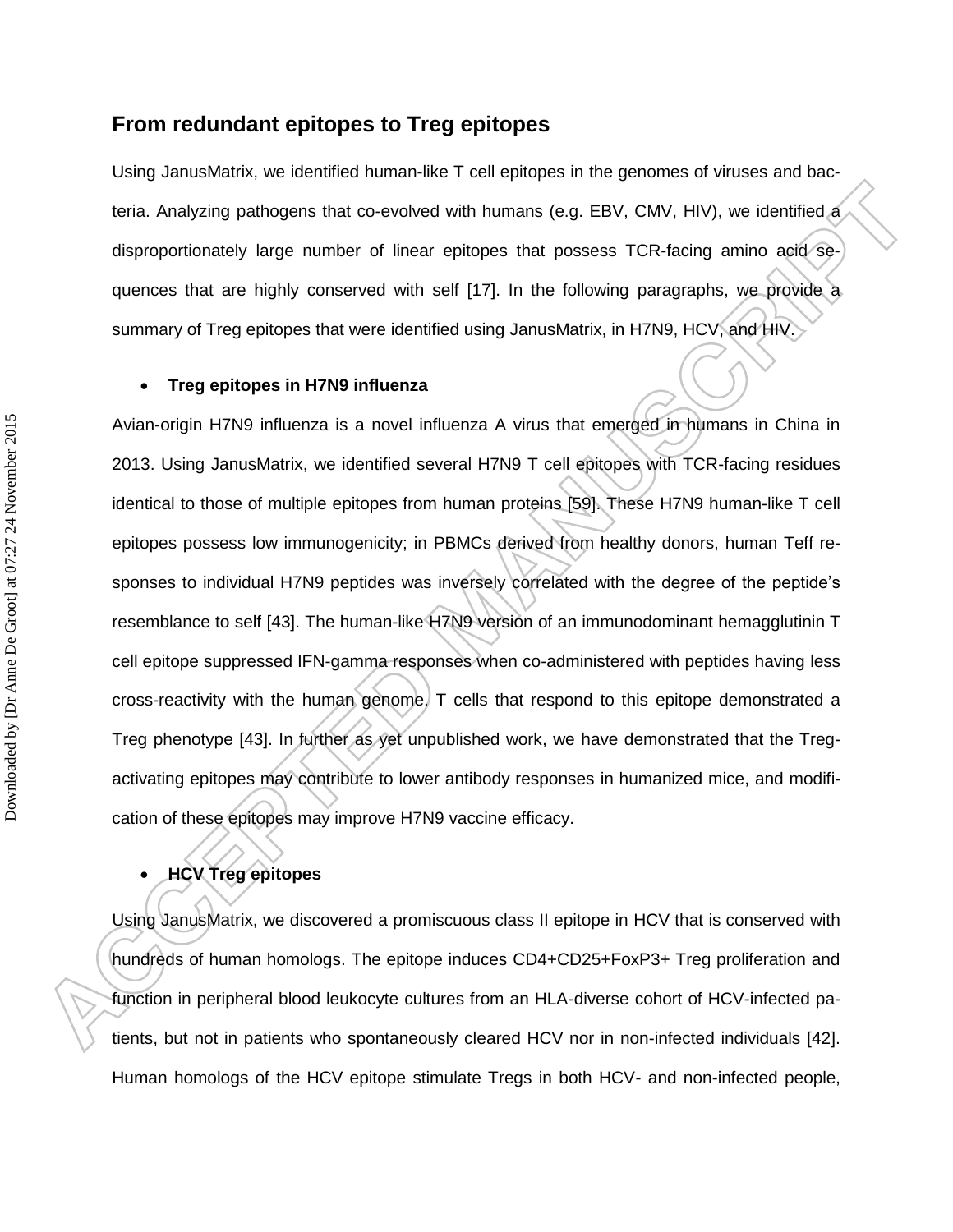suggesting that tolerance of this particular protein is promoted by activation of Tregs that recognize a common TCR-face. It is well known that HCV epitopes mutate over the course of infection to decrease MHC binding. This has been well-defined for CTL epitopes, but is less well defined for CD4+ T cell epitopes [60-62]. However, in the case of the HCV epitope described by Losikoff et al. [\[42\]](#page-9-0), the HCV genomic sequences appears to contain the same TCR-facing residues as highly prevalent autologous T cell epitopes, so as to acquire the potential to drive Treg responses in an HLA-diverse population.

#### **HIV Treg epitopes**

HIV also exhibits curious patterns of cross-reactivity by JanusMatrix analysis. In searching HIV envelope sequences for cross-conservation with the human genome, we recently uncovered a high frequency of human MHC molecule sequences that share a TCR-face with a highly conserved human epitope in the envelope protein (orange highlight, **Figure 4**). This protein is present on the cell surface of nearly every living cell, and the conserved epitope is a highly conserved motif, despite allelic variation. An IEDB search shows a closely related epitope has been described as capable of stimulating T cell proliferation [63] (the phenotype of the proliferating cells was not defined). If these CD4+ T cells are regulatory in nature, activation of the T cells by the HIV homolog epitope could promote HIV expansion [64], which may promote HIV viral persistence and increase HIV 'fitness', instead.

These three case studies are consistent with our previously published observation that that 'hit and stay' viruses like HCV and HIV escape protective immune responses by cross-reacting with Tregs [\[17\]](#page-8-0) and suggests that Treg-activating HCV and HIV sequences may affect HIV and HCV vaccine efficacy.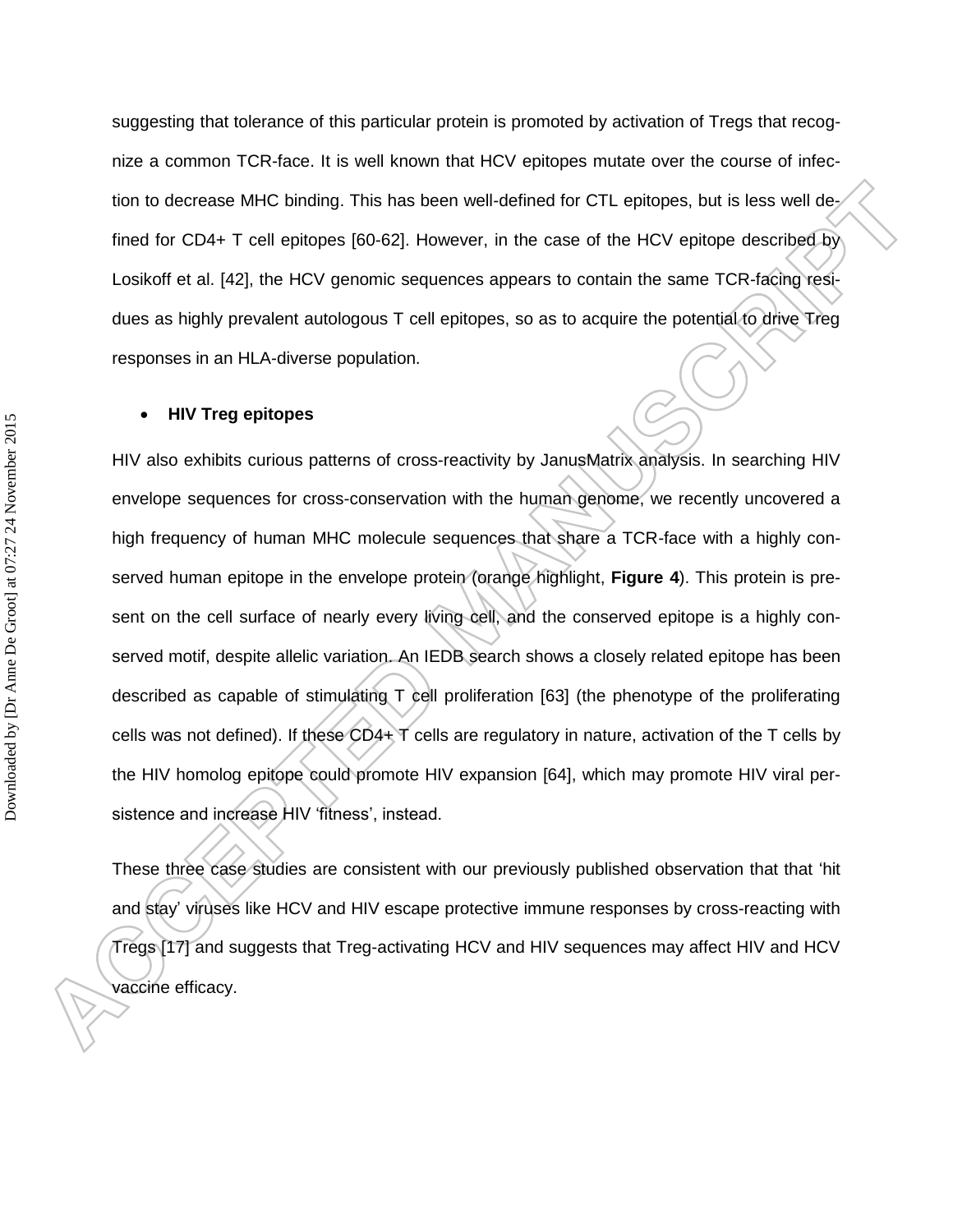#### **Patterns may be common to Treg epitopes**

In our retrospective evaluations of the computational signature of these promiscuous, Treginducing epitopes, we find several common characteristics that may be useful for future studies. First, as suggested above, the T cell epitopes that induce Treg responses tend to be promiscuous epitopes (presented by multiple class II HLA DR alleles), and second, they tend to be found in extremely prevalent proteins (such as Immunoglobulin G for Tregitopes and Edratide (hCDR1), and heat shock proteins such as HSP 60 (Diapep277, [\[57\]](#page-11-0)) and HSP 70 [65]. A third feature that is common to such epitopes, when found in pathogens, is that their sequence of amino acids that face the TCR face may be identical, or redundant, with many human genome sequences that are predicted to bind to the same MHC alleles [\[17\]](#page-8-0). This suggests that the prevalence of peptides (or the frequency with which circulating T cells may encounter peptides) that bind to the same MHC and present the same TCR face to the T cell may be important in terms of determining the phenotype of the immune responses.

### **Redundant epitopes in autoimmune diseases**

Epitope redundancy may also cause the immune response to go awry, where cross-reactivity between pathogen and self triggers effector T cell response against self. Due to TCR crossrecognition between self and pathogen, exposure to a pathogen may trigger anti-self responses, leading to the initiation of an auto-immune condition. A number of examples have been published, such as conservation between certain EBV and autologous epitopes in nerve-associated proteins, potentially contributing to the development of Multiple Sclerosis (MS) [66] (**Figure 5**). Vaccination has also been reported to be associated with immune diseases [\[15,](#page-7-4)67,68]. Genes involved in TCR recognition of epitopes such as HLA-DRB1, CD4 and INF-gamma or TGFbeta1 have been involved in autoimmune diseases known to be associated with vaccination [69]. In the next section, we will focus on recent advances on selected autoimmune diseases that are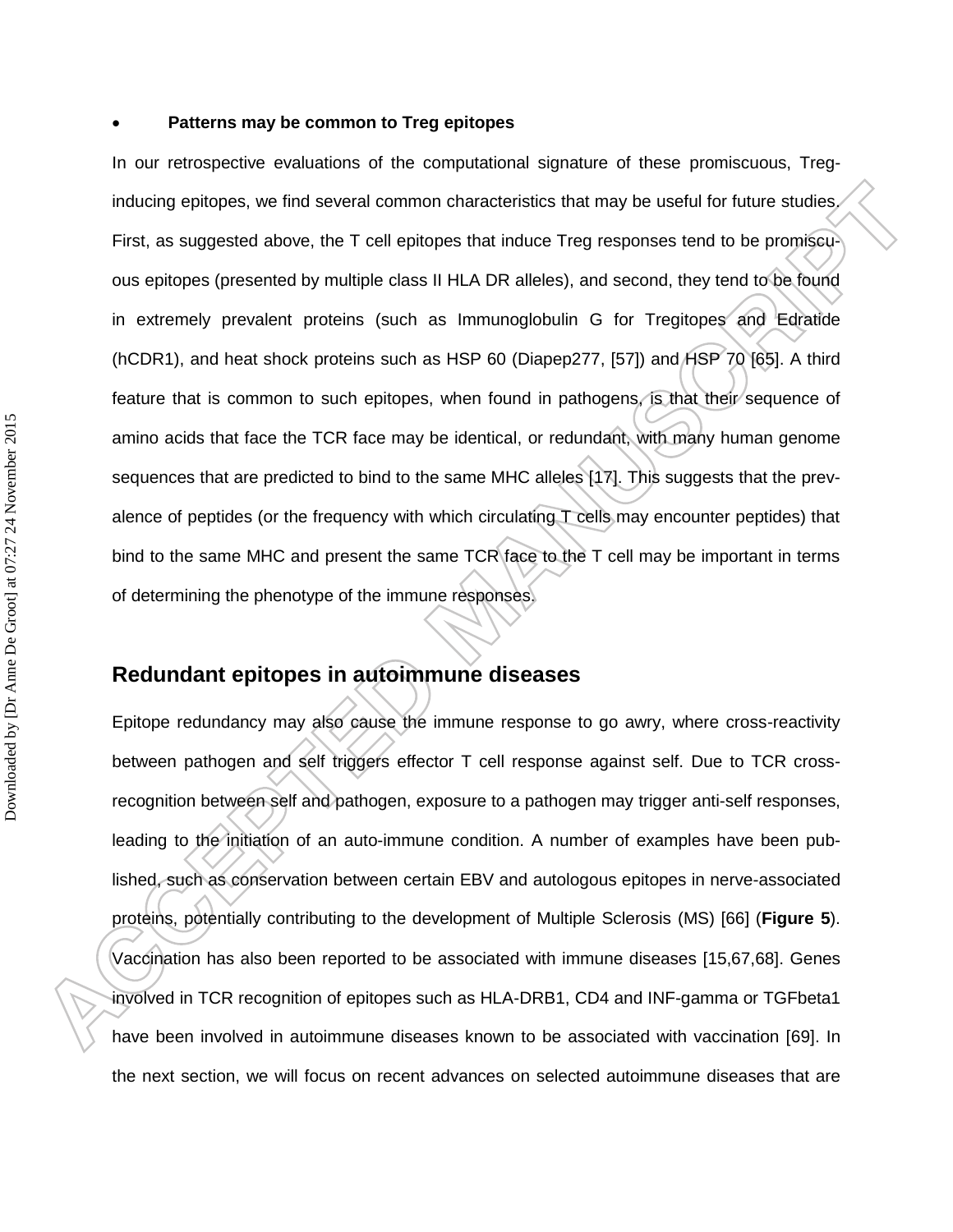believed to be related to infection with pathogens, and explore whether epitope redundancy could explain many of these autoimmune-infectious disease linkages.

#### **Guillain-Barré Syndrome**

Guillain-Barré syndrome (GBS) is the main cause of acute flaccid paralysis, characterized by a weakness in muscle contraction. In about 60% of the cases, an upper respiratory or gastrointestinal infection precedes the onset of the disease. Among the pathogens that trigger GBS, C*ampylobacter jejuni* (*C. jejuni*) is the most frequent (in 13% to 39% of cases), followed by cytomegalovirus (5% to 22%), EBV (1% to 13%), and Mycoplasma pneumoniae (5%) [70]. One of the most documented mechanisms for GBS is the presence of anti-gangliosides antibodies (anti-GM1 and anti-GD1), induced by similarity of these self-proteins with lipo-oligosaccharides present on *C. jejuni*'s LPS [71]. There is also evidence of an association between influenza virus and GBS. In 1976 and 2009 in the US, seasonal influenza strains were of swine origin and an increased relative risk of developing GBS was observed in both cases, whether the vaccine was adjuvanted or not [72,73]. Although these results were not confirmed in Europe [74], several studies have established a link between GBS and infection by the 2009 pH1N1 [75,76].

How the swine influenza virus and the associated vaccines may have triggered GBS is not currently known. Although anti-ganglioside antibodies can recognize the influenza virus (probably due to glycosylation), no such antibodies were found in sera of vaccinated patients [77]. Although no studies have identified specific T cell epitopes involved, it is clear that their formation is T cell-dependent. Several populations of T-helper cells have been identified in cases of *C. Jejuni*-induced GBS [78], and immunoglobulin class-switching has been observed in transgenic mice that lack complex ganglioside when immunized with *C. Jejuni* LPS [79]. Evaluation of potential cross-reactivity between GBS-associated antigens in pathogens and self is both feasible and actionable using JanusMatrix.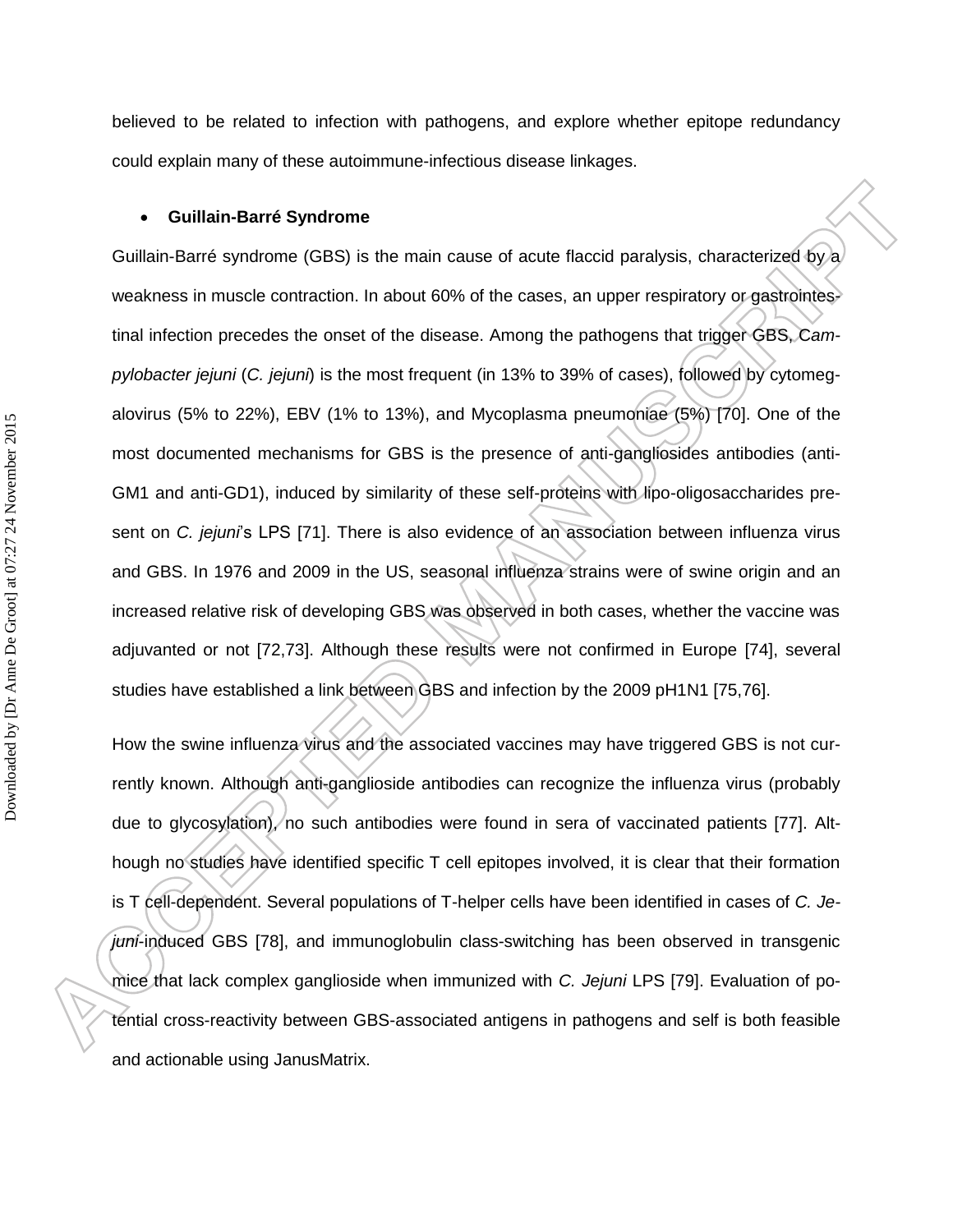#### **Narcolepsy**

Narcolepsy is a neurological disorder characterized by a selective loss of hypocretin-secreting neurons that results in excessive daytime sleepiness [80]. Strong genetic associations with selected HLA alleles in narcolepsy provides support for an autoimmune basis of hypocretinsecreting neuron loss. Narcolepsy occurs almost exclusively in patients whose HLA is DQA1\*01:02 and DQB1\*06:02 [81,82]. Strong correlations between the onset of narcolepsy with *Streptococcus pyogenes* [83] and influenza A virus infections have been reported, with epitope redundancy suspected to play a major role in triggering the autoimmune reaction. A 6-9 fold increase in the risk of developing narcolepsy was observed following 2009-2010 H1N1 influenza pandemics in Europe [84,85] and China [86]. In these regions, the onset of narcolepsy was observed following vaccination with Pandemrix, an adjuvanted pH1N1 vaccine. A recent report has identified the presence of autoantibodies against ganglioside GM3 in Pandemrix-vaccinated children who developed narcolepsy with cataplexy [87], providing additional support for the theory that influenza-associated narcolepsy is autoimmune, and suggesting an underlying mechanism similar to GBS. Markers of inflammation (interferon gamma, CCL11, IL12) identified by Luminex assay have been associated with onset of narcolepsy [88].

In addition, a peptide from the surface-exposed region of influenza nucleoprotein A shared protein residues with a fragment of the extracellular domain of hypocretin receptor 2 in the host. Antibodies against these epitopes were present in the sera of individuals that previously received the Pandemrix vaccine [\[15\]](#page-7-4), suggesting that the nucleoprotein A epitope is a redundant epitope. The presence of the adjuvant may have served as a catalyst to establish the autoimmunity in this particular case. The extent to which the relevant epitope is recognized by patients who do not have narcolepsy remains to be determined.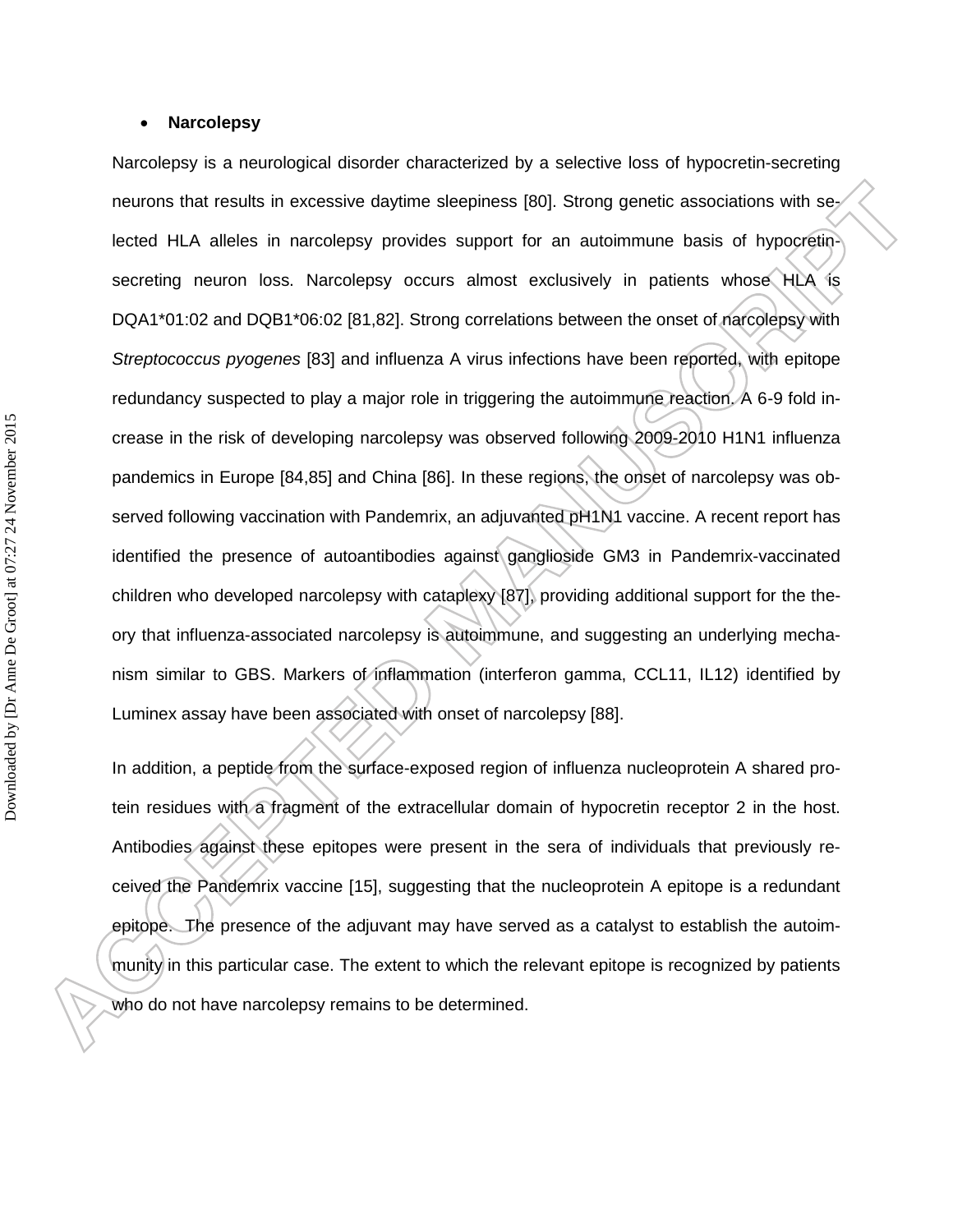#### **Multiple sclerosis**

Multiple sclerosis (MS) is the most common autoimmune disease, affecting more than 2 million people over the world. Demyelination of axons in the central nervous system contributes to the neurological disability associated with MS. Th1 and Th17 effector cells have been shown to play a major role in the pathogenesis of the disease [89], along with a deficit in Treg cells [90,91]. Viral or bacterial infections [92,93], commensal microbiota [94] have been associated to MS. Cross-conserved or redundant T cell epitopes may be involved in MS pathogenesis [95]. For example, a number of stimulatory, cross-reactive peptide sequences from environmental and human antigens were found in MS patient-derived anti-myelin TCR [96]. Furthermore, a peptide from *H. influenzae* mimicking a PLP-peptide has been shown to induce CNS disease in a mouse model [97].

#### **Autoimmune Disease and the Gut Microbiome**

Links between bacterial infections and autoimmune diseases of the gut have been found [98,99]. However, the complexity of the human microbiome may make it difficult to deconvolute the many cross-reactive peptides that could be driving this link. Associations between specific gut microbes and disease [100] may make it possible to narrow down the possibilities, although it seems unlikely that a single gut microbe will be the culprit.

In conclusion, the impact of epitope redundancy on autoimmunity and infectious diseases may be difficult to decipher, since many factors can influence the outcome of infection and immune response. Focusing only on the T cell epitope component of the complex interaction between host and pathogen, T cell-related determinants of immune response include the breadth of T cell epitopes in the pathogen that can be presented to the immune system, and the individual HLA molecules that present these epitopes to the host. In addition, differences in immune responses to specific epitopes may be defined in advance due to previous exposure to the same pathogen (memory T cell response) and/or due to exposure to other pathogens that have simi-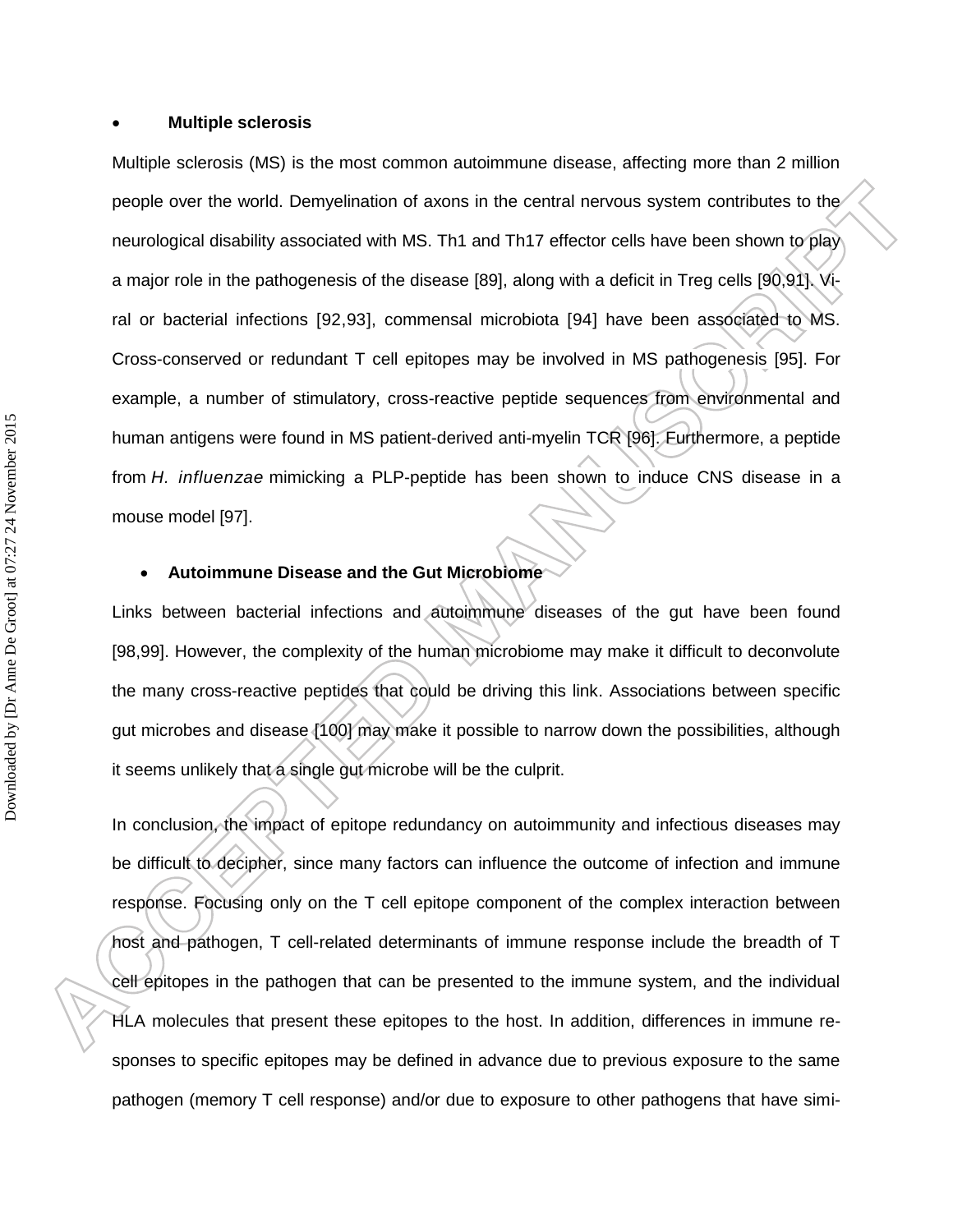lar, cross-reactive epitopes (heterologous immunity). Rather than view these factors as impediments in the search for linkages between infectious diseases, autoimmunity, and tolerance, we view them as new frontiers that can be explored, applying recently developed computational tools such as JanusMatrix and T cell phenotyping techniques.

### **Expert Commentary**

The development of new immunoinformatics tools have allowed to better define and understand the concept of T cell epitope redundancy between self and pathogens. Not only is epitoperedundancy relevant to host-pathogen immune responses, as it is involved in immune camouflage, but it is also relevant to autoimmunity. One of the major challenges to understanding mechanisms of immune tolerance and its evil twin, autoimmunity, is to identify the T cell epitopes that are recognized by regulatory and effector (inflammatory) T cell populations. Dissecting proteins for these linear determinants of T cell activation is essential to designing therapies that will reverse the course of autoimmune diseases and explain long-established linkages between autoimmunity and infections. Tools for pathogen-TCR-facing-self-wise analysis are now available, making it possible to investigate thse important topics. Further studies are necessary to answer these two important questions: (1) do highly TCR cross-conserved epitopes play a key role in tolerance to self; and (2) if epitope redundancy is also relevant to T effector epitopes, are epitopes with lower TCR-face cross-conservation associated with post-infection autoimmune diseases, such as Narcolepsy and Guillain-Barré syndrome? These are truly fundamental questions that are directly relevant to improving vaccines and safeguarding human

health.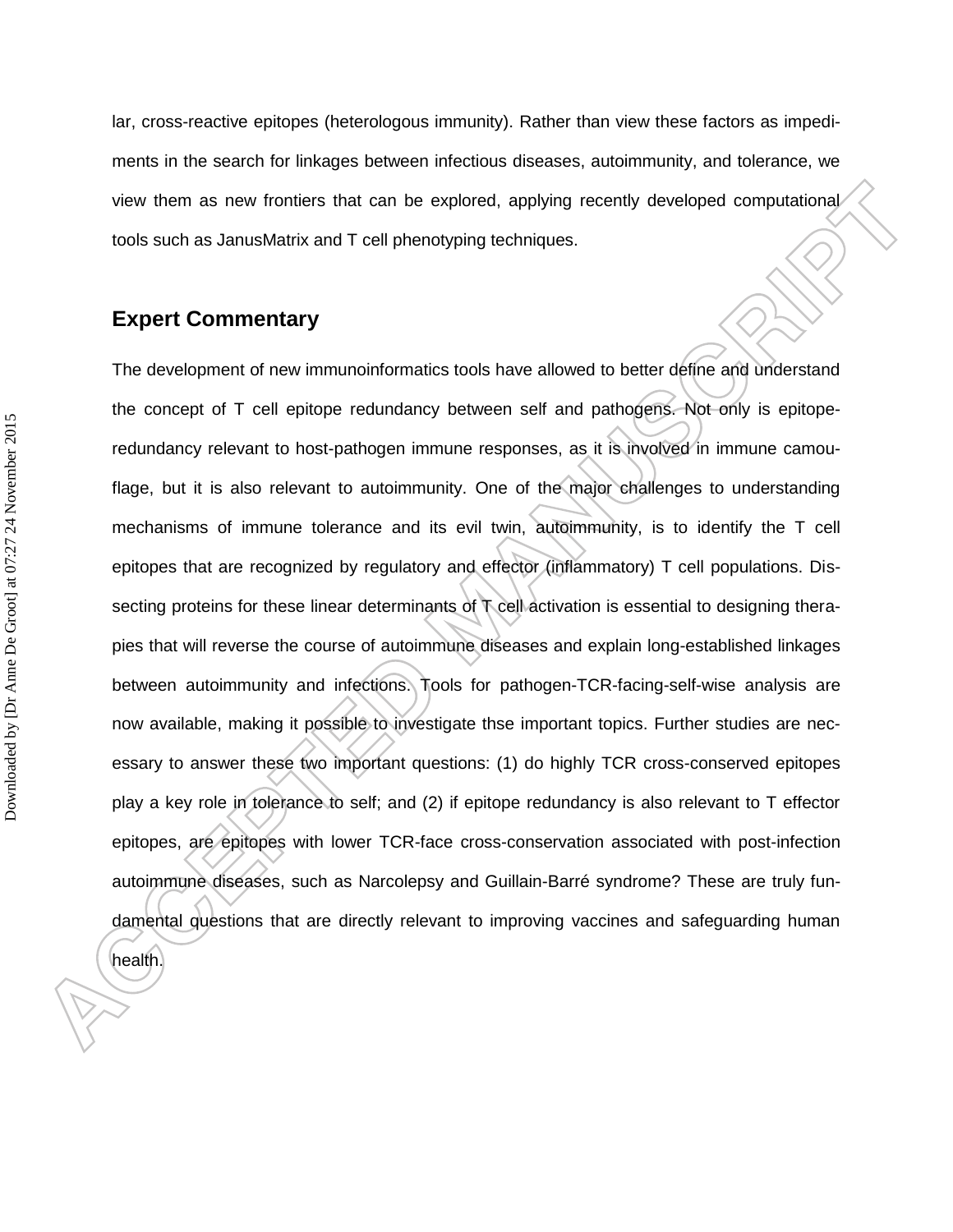### **Five-year view**

Biomaterial scientists have been adopting lessons learned from pathogens to evade immune responses to their products for decades. Can vaccinologists and immunologists, rheumatologists and maybe also biologics developers learn about the immunopathogenesis of disease through explorations of epitope redundancy? To be more precise, perhaps we should learn from viruses, bacteria and parasites, by examining which host epitopes they choose to imitate. Why do they camouflage themselves with one epitope (sometimes multiple pathogens use the same 'self' epitope) and not the other? Do those [human] epitopes play a key role in the regulation of human immune response? Putting those special epitopes into biologics, may reduce immune responses to the drugs, improving patient outcomes. And taking them out of vaccines, may result in better vaccines. What has proven to be a weakness in host defense, may be the hope that emerges, leading to solutions for unmet medical needs.

It is time that we explore host-pathogen cross-reactivity at the molecular level, expanding the application of immunoinformatics analysis to new pathogens, and to pursue interdisciplinary studies of the immunopathogenesis of autoimmune disease and tolerance, with the goal of understanding the accelerating epidemic of autoimmune disease, and improving vaccine efficacy and global health for the 21st century.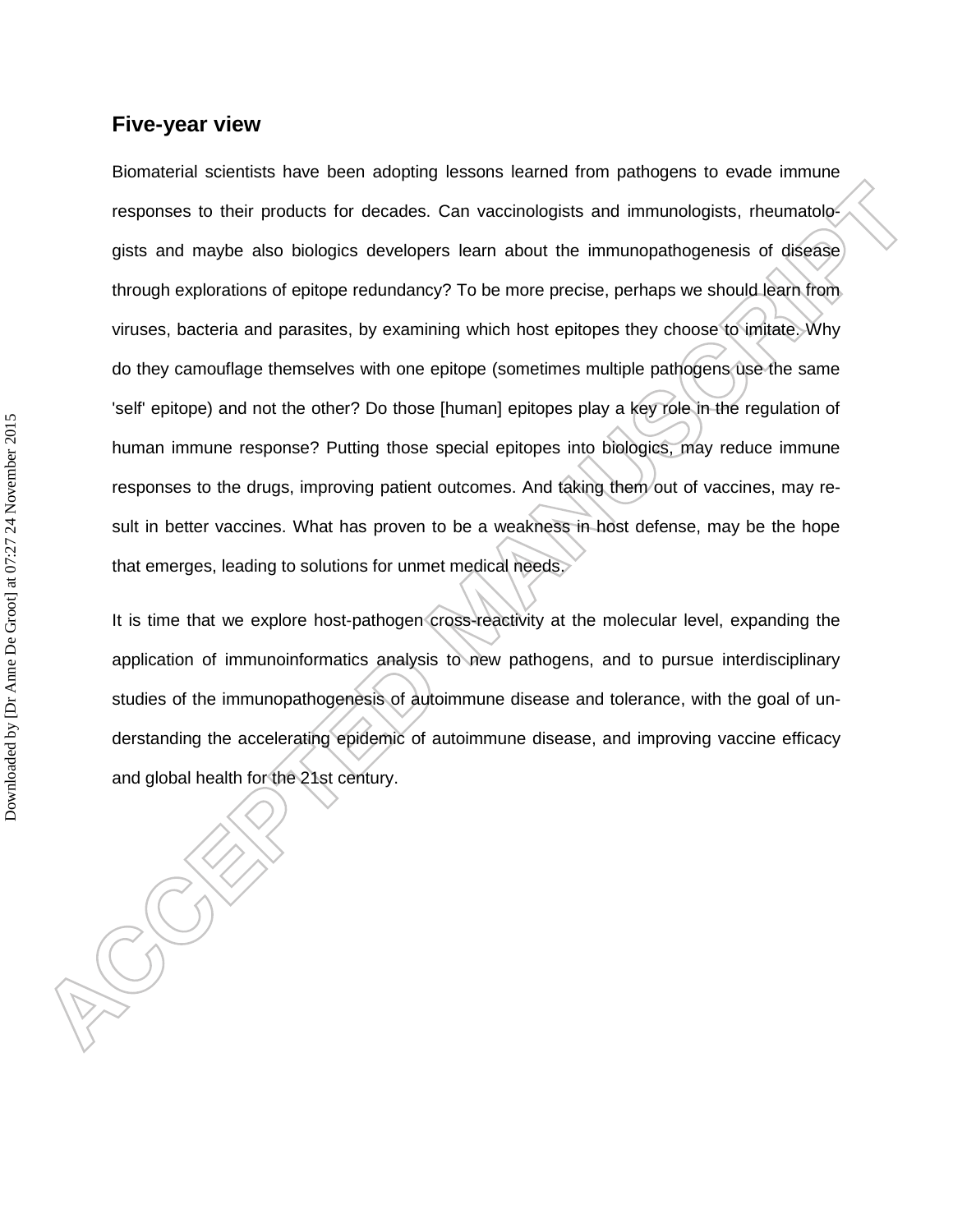### **Key issues**

- T cell epitope cross-conservation, or 'epitope redundancy', is a consequence feature of TCR training on self antigens in the thymus.
- Epitope redundancy can be uncovered using computational tools that define epitopes, and new tools that allow exploration of TCR-conserved, similar MHC-binding epitopes in large sets of peptides (such as the human genome).
- Numerous studies point to epitope redundancy as a contributor to the development of auto-immune disease.
- New studies are revealing epitope-redundancy as a trigger for tolerance, potentially explaining the immunomodulatory effect of certain epitopes derived from Heat Shock Proteins, and other as-yet unexplained immunological observations.
- Applying computational tools to the human genome, to human pathogens, and to the human microbiome may uncover new relationships between infectious diseases, autoimmunity, and tolerance.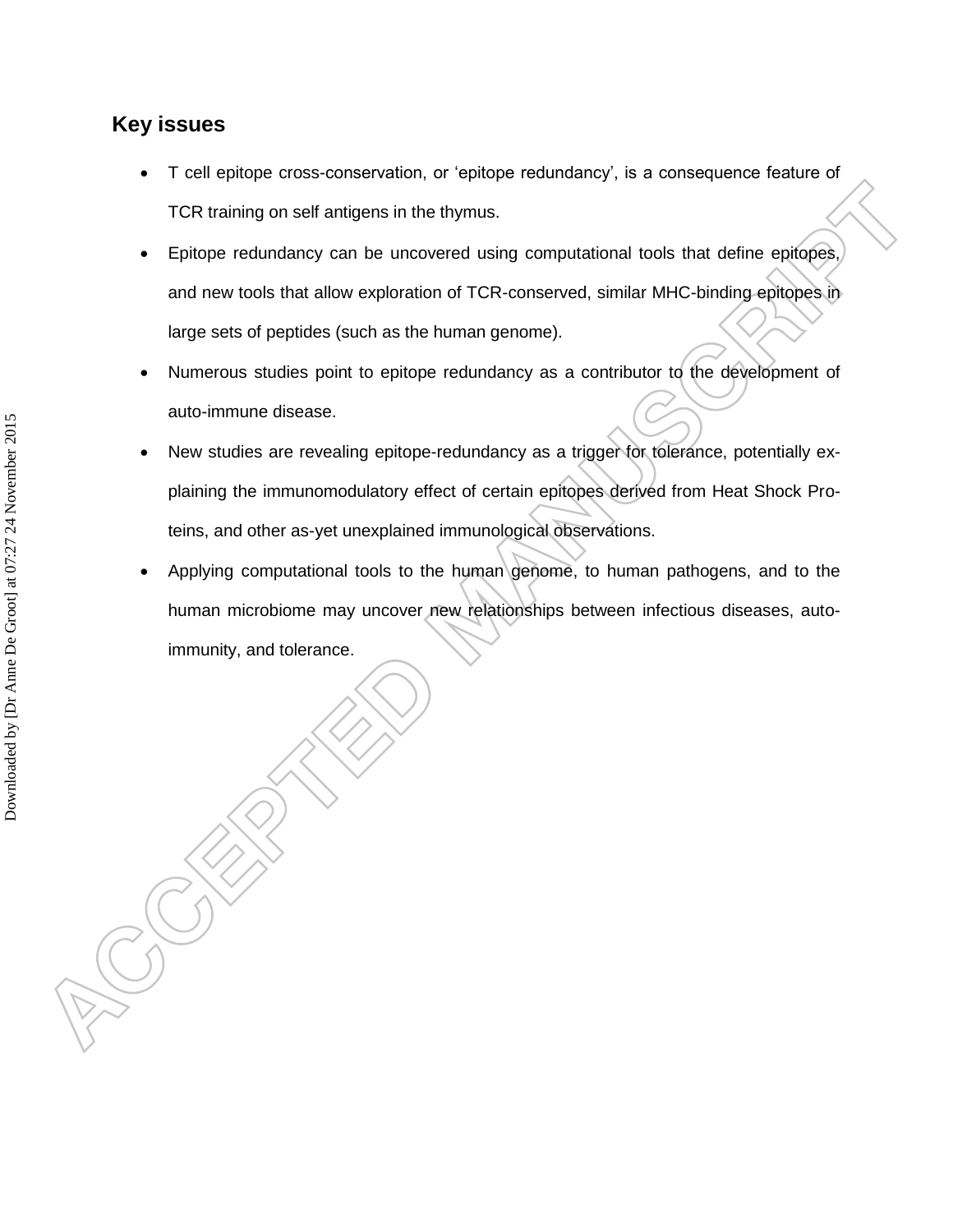#### **Financial and competing interests disclosure**

A De Groot and W Martin are founders and majority owners of EpiVax, Inc. a biotechnology company that provides access to immunoinformatics tools and designs vaccines for commercial clients. L Moise holds options at EpiVax, Inc. Authors S Beseme, F Kibria, and F Terry are employees of EpiVax, Inc. Due to this relationship with EpiVax, the six authors acknowledge that there is a potential conflict of interest inherent in the publication of this manuscript, and assert that they made an effort to reduce or eliminate that conflict where possible. The authors thank Guilhem Richard and Genevieve De Groot for their contribution to the illustrations. The authors have no other relevant affiliations or financial involvement with any organization or entity with a financial interest in or financial conflict with the subject matter or materials discussed in the manuscript apart from those disclosed.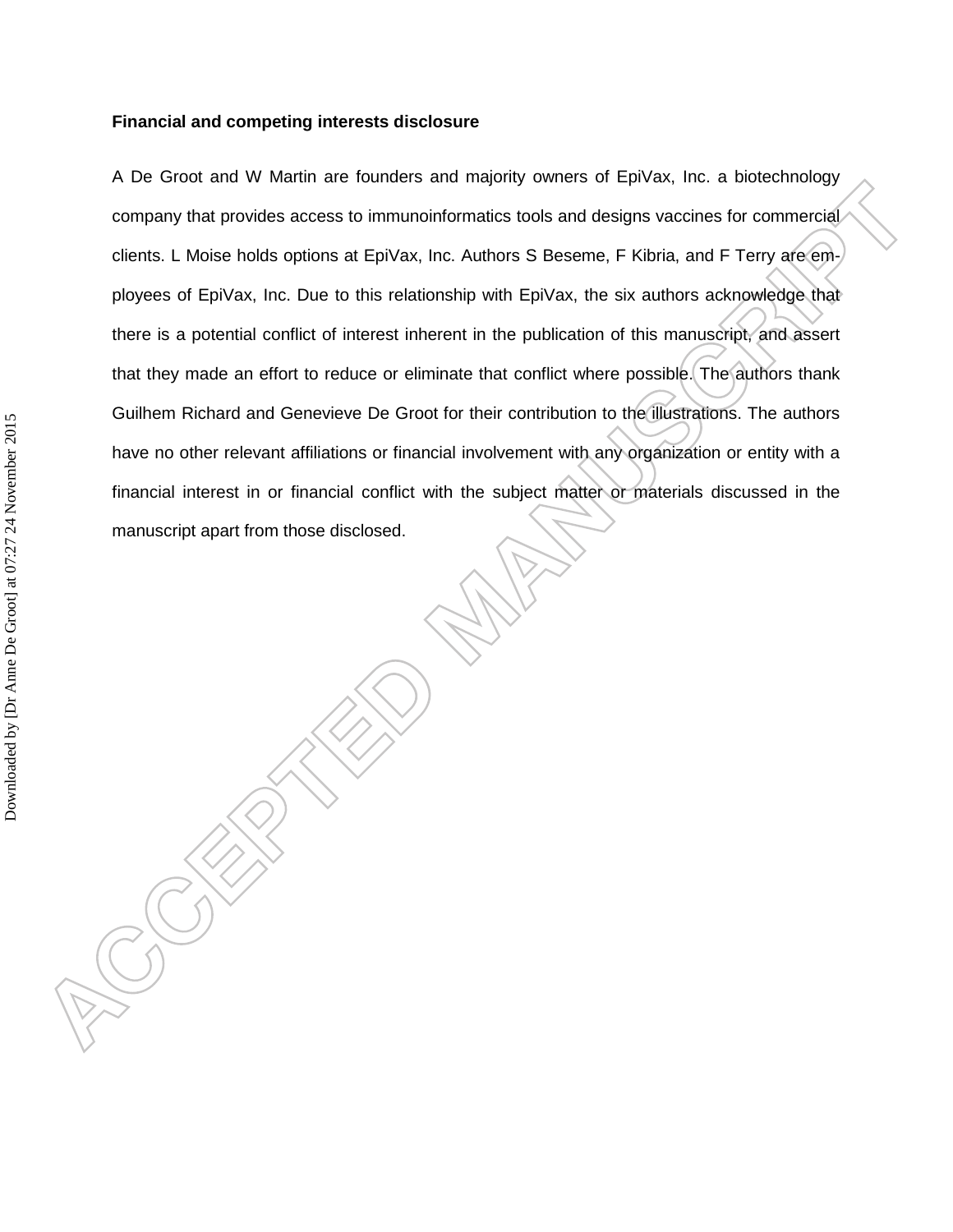#### **References**

*Reference annotations*

*\* Of interest*

*\*\* Of considerable interest*

\*\*1. Ahmed SS, Volkmuth W, Duca J, et al. Antibodies to influenza nucleoprotein cross-react with human hypocretin receptor 2. Sci Transl Med 2015;7(294):294ra105

One of several recent publications seeking to explain the relationship between the uptick in narcolepsy cases following the emergence of H1N1 2009 swine-origin influenza and observed differences between H1N1 vaccine-associated narcolepsy and selected vaccines. This publication identifies cross-reactivity between the hypocretin receptor, and cross-reactivity with M1 protein, as the likely link, and shows a plausible association with HLA DQ, as described previously.

2. Zhao J, Zhao J, Fett C, et al. IFN-y- and IL-10-expressing virus epitope-specific Foxp3(+) T reg cells in the central nervous system during encephalomyelitis. J Exp Med 2011;208(8):1571-

7

3 . Fazilleau N1, Bachelez H, Gougeon ML, et al. Cutting edge: size and diversity of CD4+CD25high Foxp3+ regulatory T cell repertoire in humans: evidence for similarities and partial overlapping with CD4+CD25- T cells. J Immunol 2007;179(6):3412-6

4 . Pacholczyk R, Ignatowicz H, Kraj P, et al. Origin and T cell receptor diversity of Foxp3+CD4+CD25+ T cells. Immunity 2006;25(2):249-59

5. Wong J, Obst R, Correia-Neves M, et al. Adaptation of TCR repertoires to self-peptides in regulatory and nonregulatory CD4+ T cells. J Immunol 2007;178(11):7032-41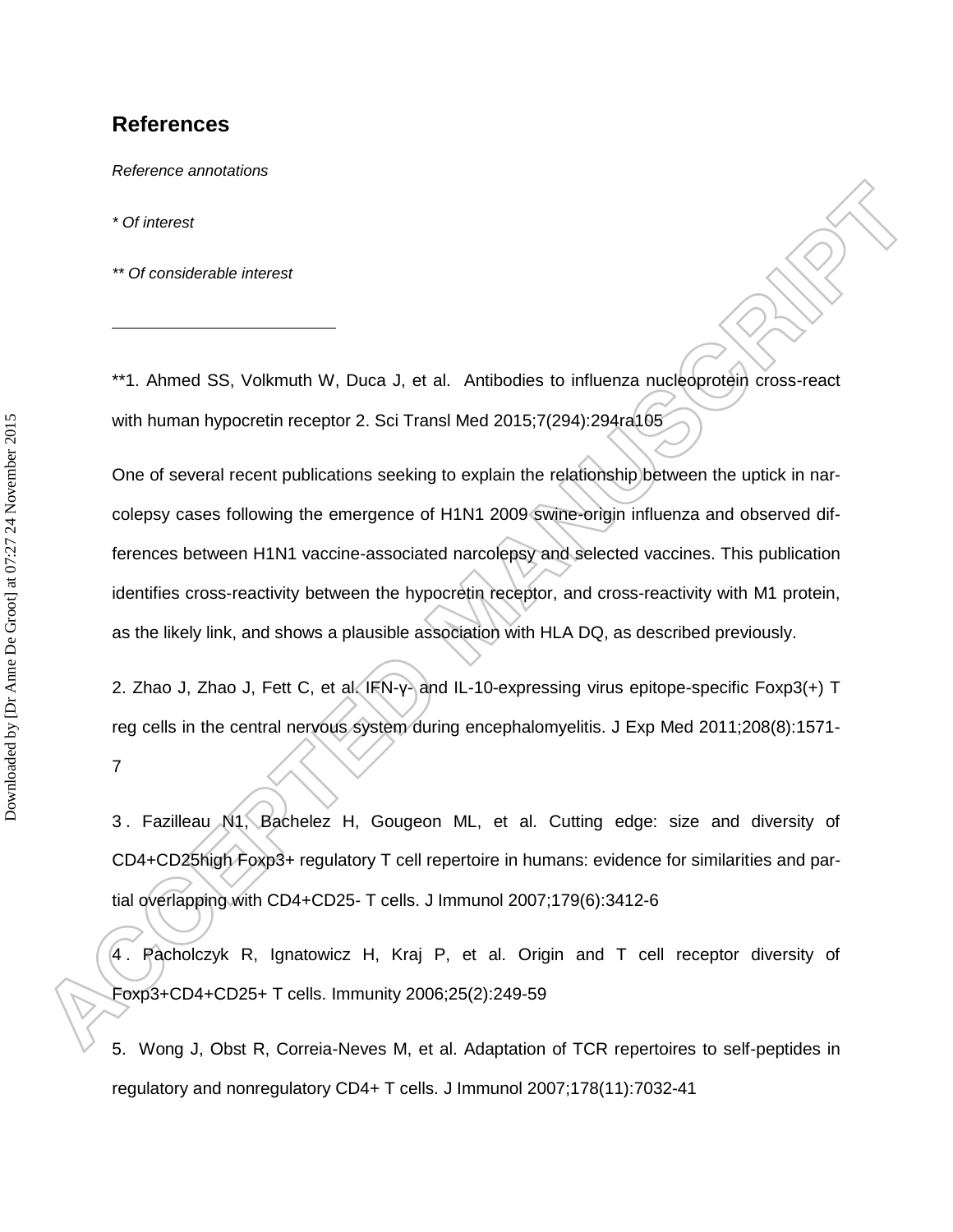6. Hsieh CS, Zheng Y, Liang Y, et al. An intersection between the self-reactive regulatory and nonregulatory T cell receptor repertoires. Nat Immunol 2006;7(4):401-10.

\* 7. Moise L, Tassone R, Latimer H, et al. Immunization with cross-conserved H1N1 influenza CD4+ T-cell epitopes lowers viral burden in HLA DR3 transgenic mice. Hum Vaccin Immunother 2013;9(10):2060-8

In vivo (murine) validation of the concept that T cell epitopes can protect against severe influenza. This observation was also validated by Richard Webby, who performed an analogous study in ferrets and showed that both CD4+ T helper and CD8+ T effector  $\vec{\lambda}$  cells were critically important to protection against emerging H1N1 influenza

8. Friberg H, Bashyam H, Toyosaki-Maeda T, et al. Cross-reactivity and expansion of denguespecific T cells during acute primary and secondary infections in humans. Sci Rep 2011;1:51

9. Shahrizaila N, Yuki N. Guillain-barré syndrome animal model: the first proof of molecular mimicry in human autoimmune disorder. J Biomed Biotechnol 2011;2011:829129

\*10. Slobedman B, Barry BA, Spencer JV, et al. Virus-Encoded Homologs of Cellular Interleukin-10 and Their Control of Host Immune Function. J. Virol 2009;83(19) 9618-29

An important mechanism of viral immune escape; it suggests that IL-10,-like self proteins, is actively engaged in the modulation of the immune response to viral infection.

11. Yarkoni S, Kaminitz A, Sagiv Y, et al. I Involvement of IL-2 in homeostasis of regulatory T cells: the IL-2 cycle. Bioessays 2008;30(9):875-88

\*\*12. De Groot AS, Moise L, McMurry JA, et al. Activation of natural regulatory T cells by IgG Fc-derived peptide "Tregitopes". Blood 2008;112(8):3303-11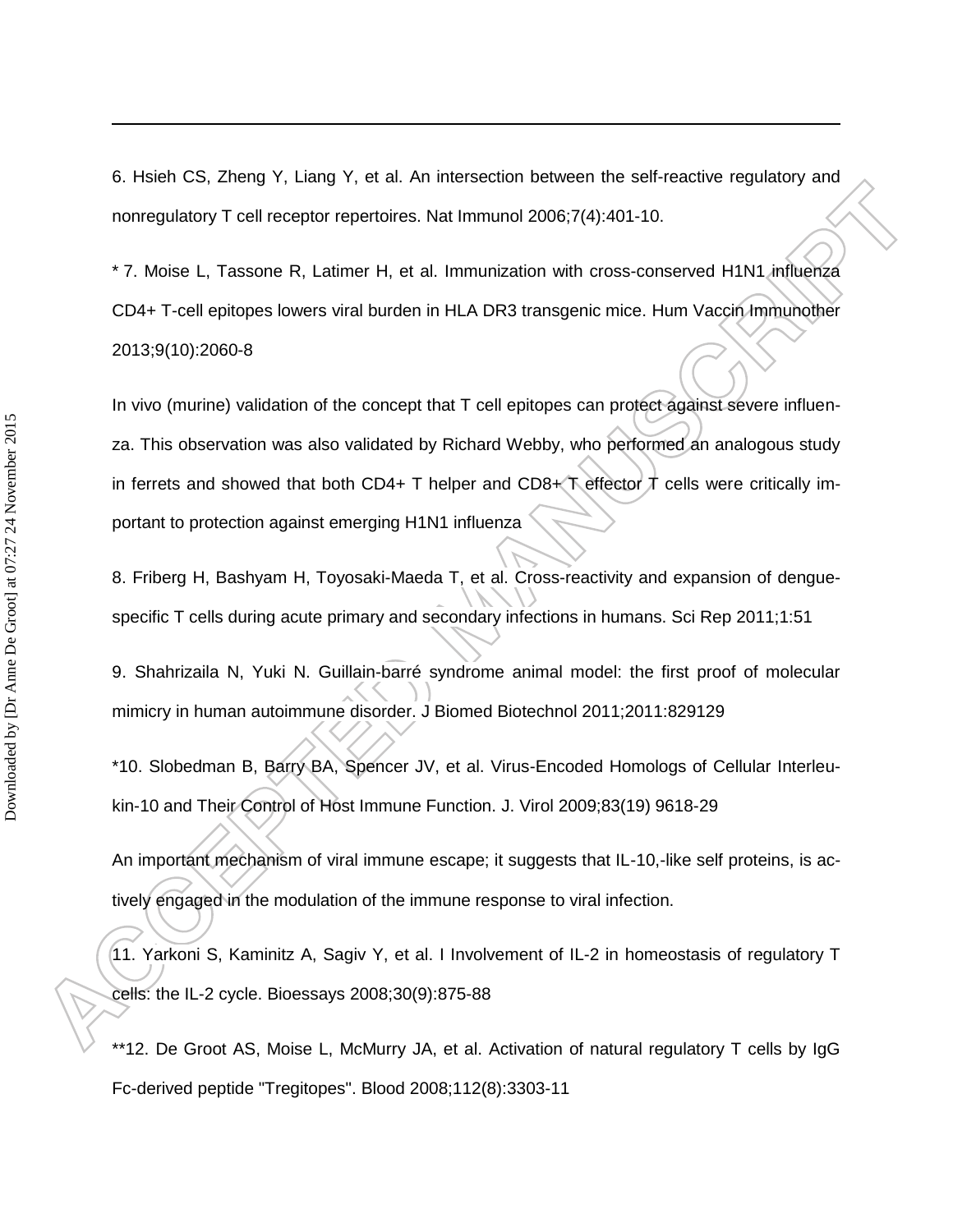The first publication to describe the discovery of Tregitopes, which are promiscuous Class II restricted T cell epitopes that are found in IgG and shown to modulate immunogenicity.

\*\*13. Moise L, Gutierrez AH, Bailey-Kellogg C, et al. The two-faced T cell epitope: examining the host-microbe interface with JanusMatrix. Hum Vaccin Immunother 2013;9(7):1577-86

Describes a new algorithm for the identification of Treg epitopes, called JanusMatrix.

14. Moise L, Gutierrez A, Kibria F, et al. iVAX: An integrated toolkit for the selection and optimization of antigens and the design of epitope-driven vaccines. Hum Vaccin Immunother 2015;11(9):2312-21

15. Ahmed SS, Schur PH, MacDonald NE, Steinman L. Narcolepsy, 2009 A(H1N1) pandemic influenza, and pandemic influenza vaccinations: what is known and unknown about the neurological disorder, the role for autoimmunity, and vaccine adjuvants. J Autoimmun 2014;50:1-11

16. Chen AT, Cornberg M, Gras S, et al. Loss of anti-viral immunity by infection with a virus encoding a cross-reactive pathogenic epitope. PLoS Pathog 2012;8(4):e1002633

\*17. He L, De Groot AS, Gutierrez AH, et al. Integrated assessment of predicted MHC binding and cross-conservation with self reveals patterns of viral camouflage. BMC Bioinformatics 2014;15 Suppl 4:S1

An article demonstrating the application of JanusMatrix to cross-reactivity between viral pathogens and self.

18. De Groot AS, Moise L, Liu R, et al. Immune camouflage: relevance to vaccines and human immunology. Hum Vaccin Immunother 2014;10(12):3570-5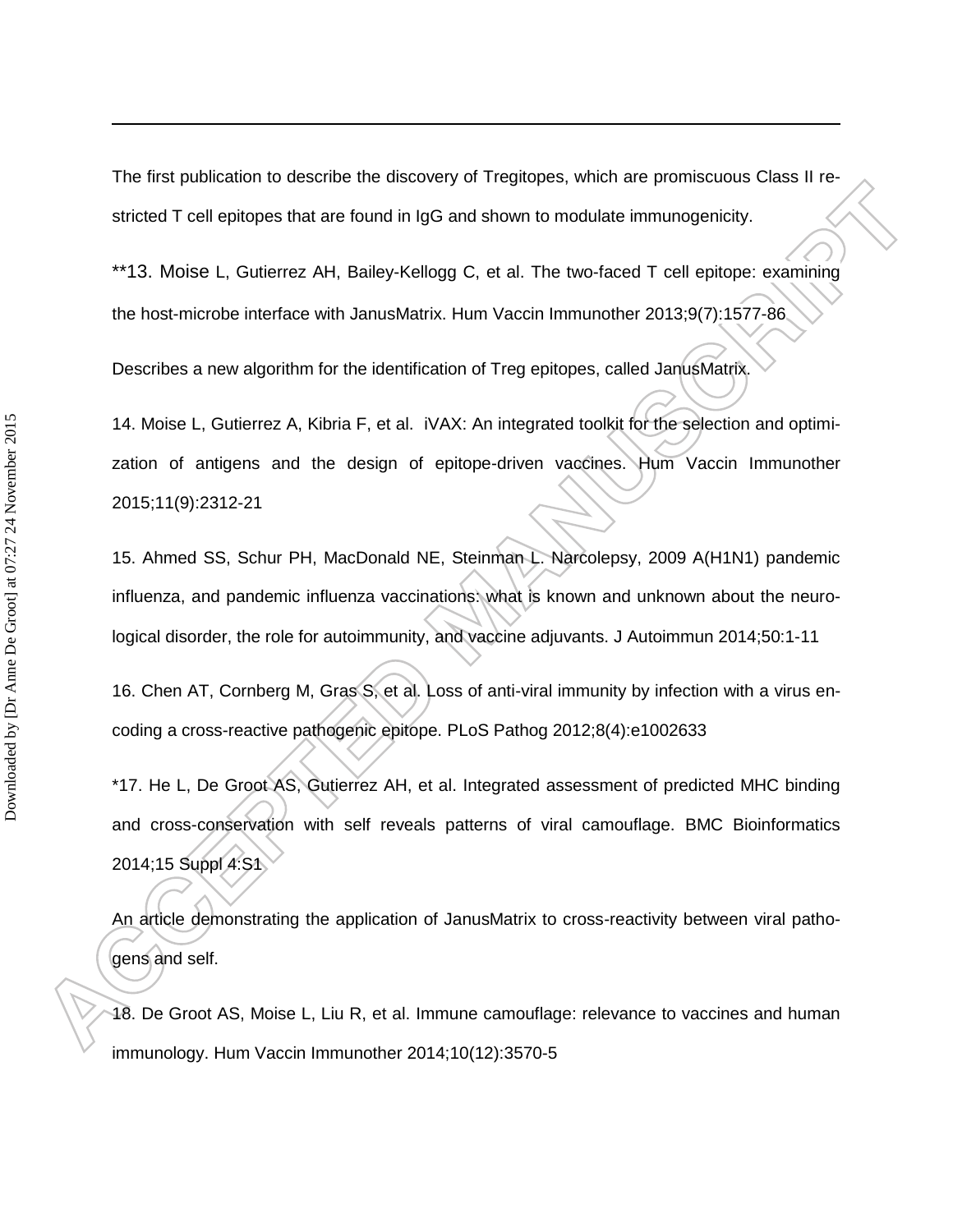19. Cusick MF, Libbey JE, Fujinami RS. Molecular mimicry as a mechanism of autoimmune disease. Clin Rev Allergy Immunol 2012;42(1):102-11

20. Sharma S, Thomas PG. The two faces of heterologous immunity: protection or immunopathology. J Leukoc Biol 2014;95(3):405-16

21. Weber CA, Mehta PJ, Ardito M, et al. T cell epitope: friend or foe? Immunogenicity of biologics in context. Adv Drug Deliv Rev 2009;61(11):965-76

22. Page KR, Scott AL, Manabe YC. The expanding realm of heterologous immunity: friend or foe? Cell Microbiol 2006;8(2):185-96.

23. Che JW, Selin LK, Welsh RM. Evaluation of non-reciprocal heterologous immunity between unrelated viruses. Virology 2015;482:89-97

24. Shen ZT, Nguyen TT, Daniels KA, et al. Disparate epitopes mediating protective heterologous immunity to unrelated viruses share peptide-MHC structural features recognized by crossreactive T cells. J Immunol 2013;191(10):5139-52

25. Birnbaum ME, Mendoza JL, Sethi DK, et al. Deconstructing the peptide-MHC specificity of T cell recognition. Cell 2014;157(5):1073-87

\*26. Madi A, Shifrut E, Reich-Zeliger S, et al. T-cell receptor repertoires share a restricted set of public and abundant CDR3 sequences that are associated with self-related immunity. Genome Res 2014;24(10):1603-12

Observations that begin to uncover the links between shared T cell receptor sequences, pathogen T cell epitopes, and self epitopes.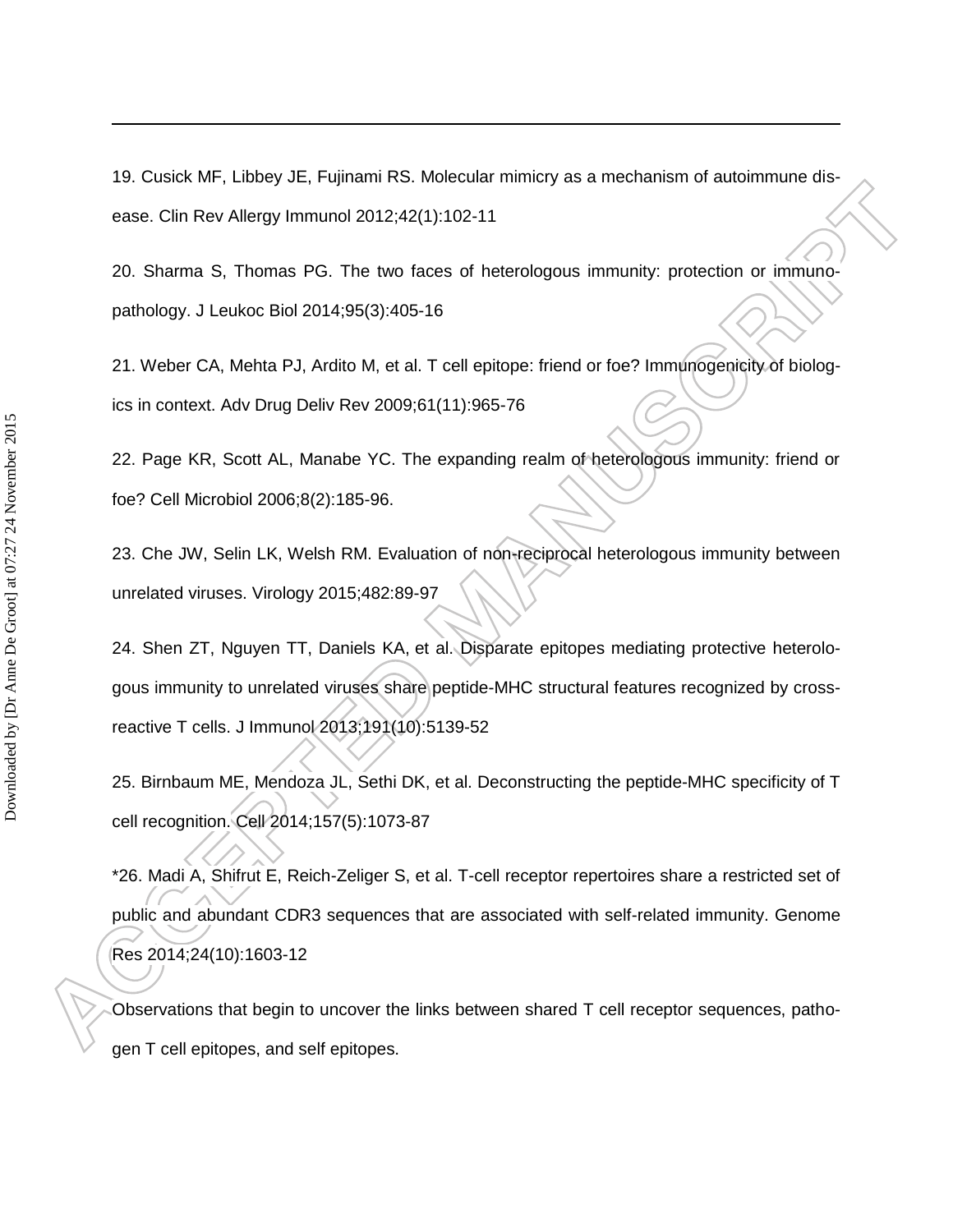\*27. Su LF, Kidd BA, Han A, et al. Virus-specific CD4(+) memory-phenotype T cells are abundant in unexposed adults. Immunity 2013 21; 38(2):373-83Publication that was concurrent with the development of JanusMatrix and validates JanusMatrix findings.

28. Liu J, Cao S, Peppers G, et al. Clonotype-specific avidity influences the dynamics and hierarchy of virus-specific regulatory and effector CD4(+) T-cell responses. Eur J Immunol 2014;44(4):1058-68

29. Lucas M, Karrer U, Lucas A, et al. Viral escape mechanisms-escapology taught by viruses. Int J Exp Pathol 2001;82(5):269-86

30. Matsuura M. Structural Modifications of Bacterial Lipopolysaccharide that Facilitate Gram-Negative Bacteria Evasion of Host Innate Immunity. Front Immunol 2013;4:109

31. Ukaegbu UE, Zhang X, Heinberg AR, et al. A Unique Virulence Gene Occupies a Principal Position in Immune Evasion by the Malaria Parasite Plasmodium falciparum. PLoS Genet 2015;11(5):e1005234

32. Kasper L, Seider K, Hube B. Intracellular survival of Candida glabrata in macrophages: Immune evasion and persistence. FEMS Yeast Res 2015;15(5):pii: fov042

33. Granato M, Lacconi V, Peddis M, et al. Hepatitis C virus present in the sera of infected patients interferes with the autophagic process of monocytes impairing their in-vitro differentiation into dendritic cells. Biochim Biophys Acta 2014;1843(7):1348-55

34. Li L, Liu D, Hutt-Fletcher L, et al. Epstein-Barr virus inhibits the development of dendritic cells by promoting apoptosis of their monocyte precursors in the presence of granulocyte macrophage-colony-stimulating factor and interleukin-4. Blood 2002;99(10):3725-34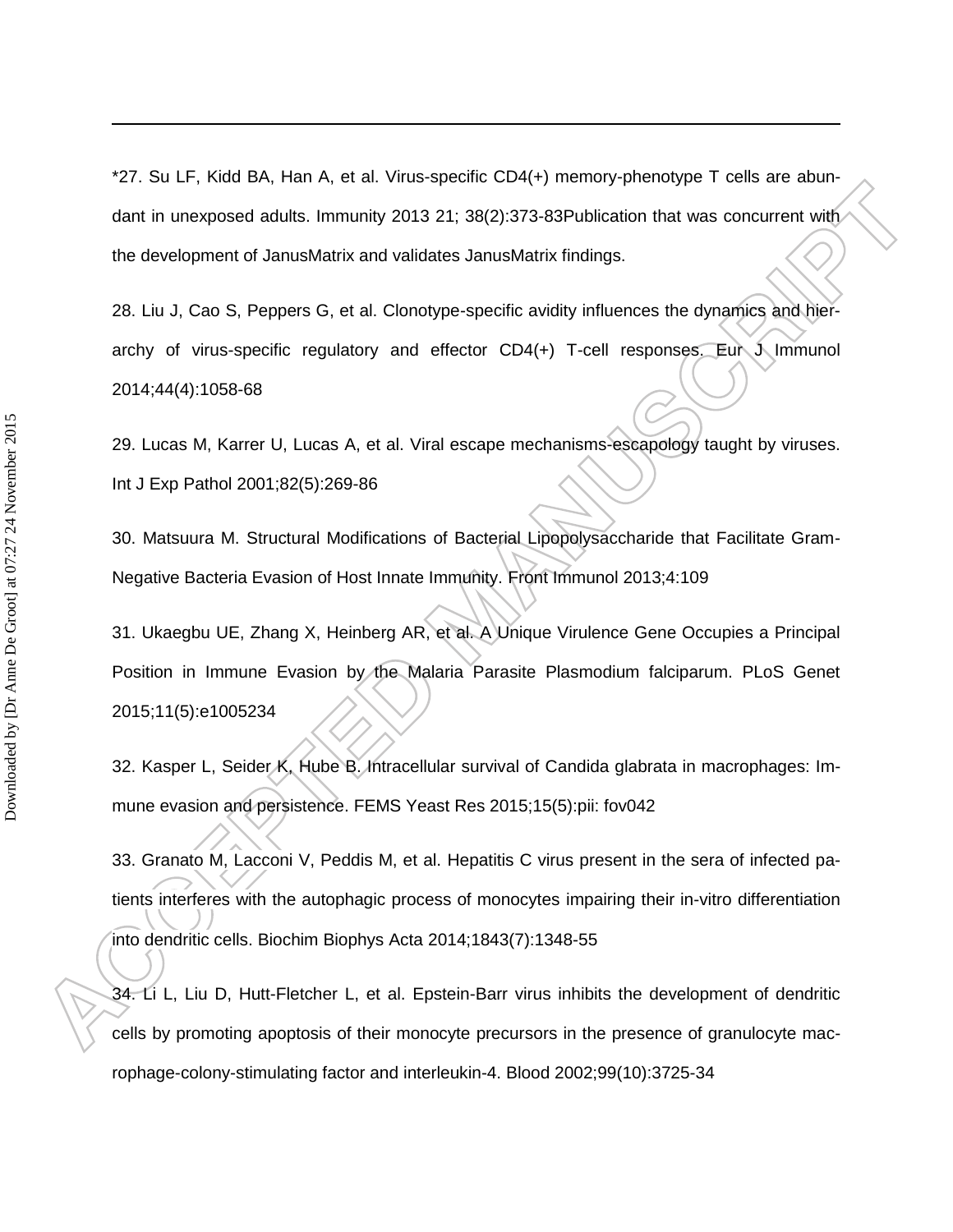35. Menachery VD, Yount BL Jr, Josset L, et al, Agnihothram S, Katze MG, Baric RS. Attenuation and restoration of severe acute respiratory syndrome coronavirus mutant lacking 2'-omethyltransferase activity. J Virol 2014;88(8):4251-64

36 Vieira P, de Waal-Malefyt R, Dang MN, et al. Isolation and expression of human cytokine synthesis inhibitory factor cDNA clones: homology to Epstein-Barr virus open reading frame BCRFI. Proc Natl Acad Sci USA 1991;88(4):1172-6

37. Sin SH, Dittmer DP. Cytokine homologs of human gamma herpes viruses. J Interferon Cytokine Res 2012;32(2):53-9

38. Larrubia JR, Moreno-Cubero E, Lokhande MU, et al. Adaptive immune response during hepatitis C virus infection. World J Gastroenterol 2014;20(13):3418-30

39. Song H, Pavlicek JW, Cai F, et al. Impact of immune escape mutations on HIV-1 fitness in the context of the cognate transmitted/founder genome. Retrovirology 2012;9:89

40. Vider-Shalit T, Sarid R, Maman K, et al. Viruses selectively mutate their CD8 CTL epitopes– a large-scale immunomic analysis. Bioinformatics 2009;25(12):i39-44

41. Moise L, Terry F, Gutierrez AH, et al. Smarter vaccine design will circumvent regulatory T cell-mediated evasion in chronic HIV and HCV infection. Front Microbiol 2014;6:5:502

\*\*42. Losikoff PT, Mishra S, Terry F, et al. HCV epitope, homologous to multiple human protein sequences, induces a regulatory T cell response in infected patients. J Hepatol 2015;62(1):48–

Description and validation of a Treg epitope that is highly conserved in the HCV genome.

 $\overline{a}$ 

55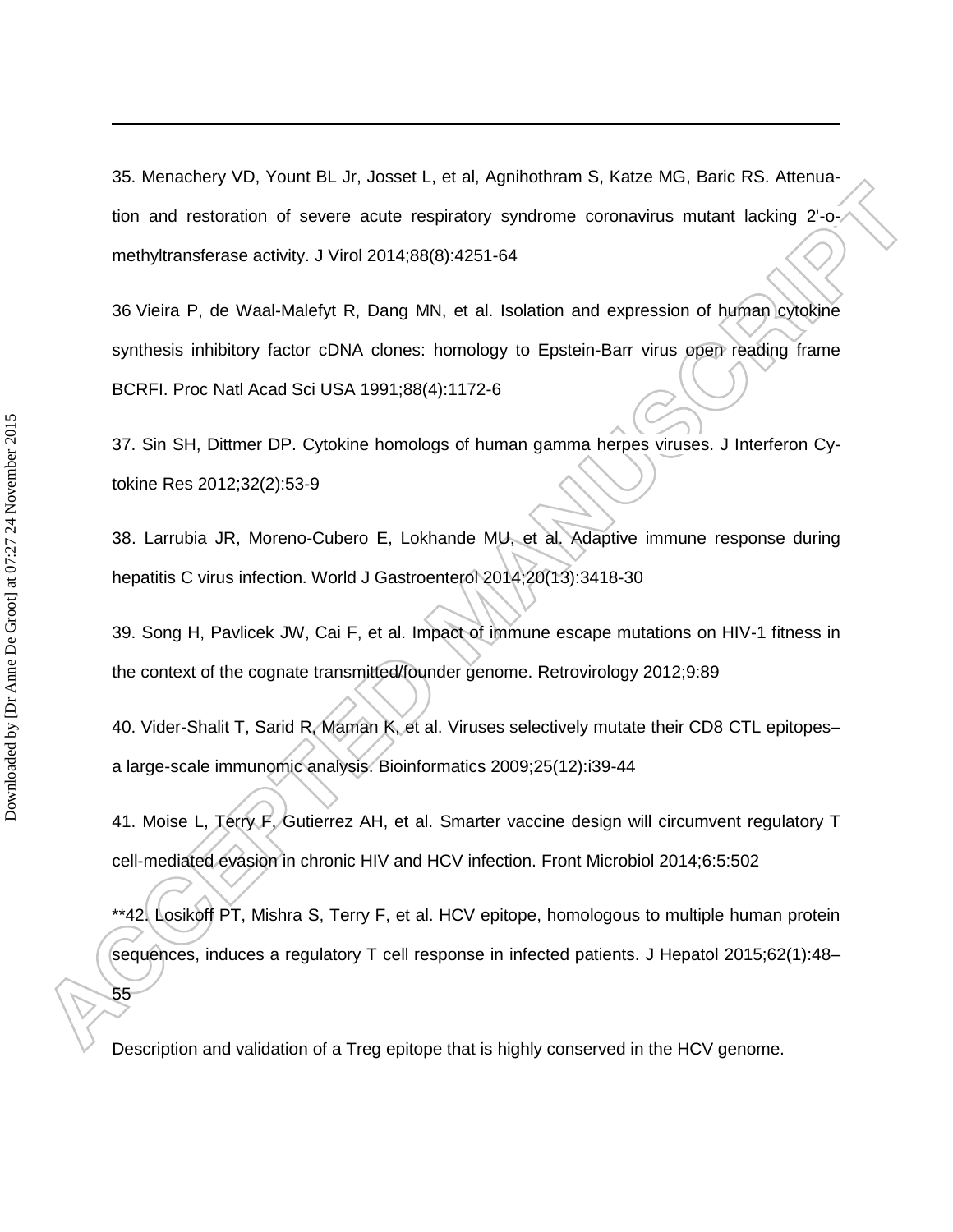\*\* 43. Liu R, Moise L, Tassone R, et al. H7N9 T-cell epitopes that mimic human sequences are less immunogenic and may induce Treg-mediated tolerance. Human Vaccin Immunother 2015;11(9):2241-52

Description and validation of Treg epitopes located in highly conserved sequences in the H7N9 genome.

\*44. van Herwijnen MJ, Wieten L, Van der zee R, et al. Regulatory  $\pm$  cells that recognize a ubiquitous stress-inducible self-antigen are long-lived suppressors of autoimmune arthritis. Proc Natl Acad Sci USA 2012;109(35):14134-9

Heat-shock protein (HSP) -specific T cells appear to recognize highly promiscuous T cell epitopes in the ubiquitous HSP protein; these T cells may represent HSP-Tregitopes.

45. de Jong H, Koffeman EC, Meerding JM, et al. T cell recognition of naturally presented epitopes of self-heat shock protein 70. Cell Stress Chaperones 2014;19(4):569-78

\*46. Shoda H, Fujio K, Sakurai K, et al. Autoantigen BiP-Derived HLA-DR4 Epitopes Differentially Recognized by Effector and Regulatory T Cells in Rheumatoid Arthritis. Arthritis Rheumatol 2015;67(5):1171-81

Similar observation to #45 above: Heat-shock protein (HSP)-specific T cells appear to recognize highly promiscuous T cell epitopes in another ubiquitous HSP protein; these T cells may represent BiP-Tregitopes.

47. Wieten L, van der Zee R, Spiering R, et al. A novel heat-shock protein coinducer boosts stress protein Hsp70 to activate T cell regulation of inflammation in autoimmune arthritis. Arthritis Rheum 2010;62(4):1026-35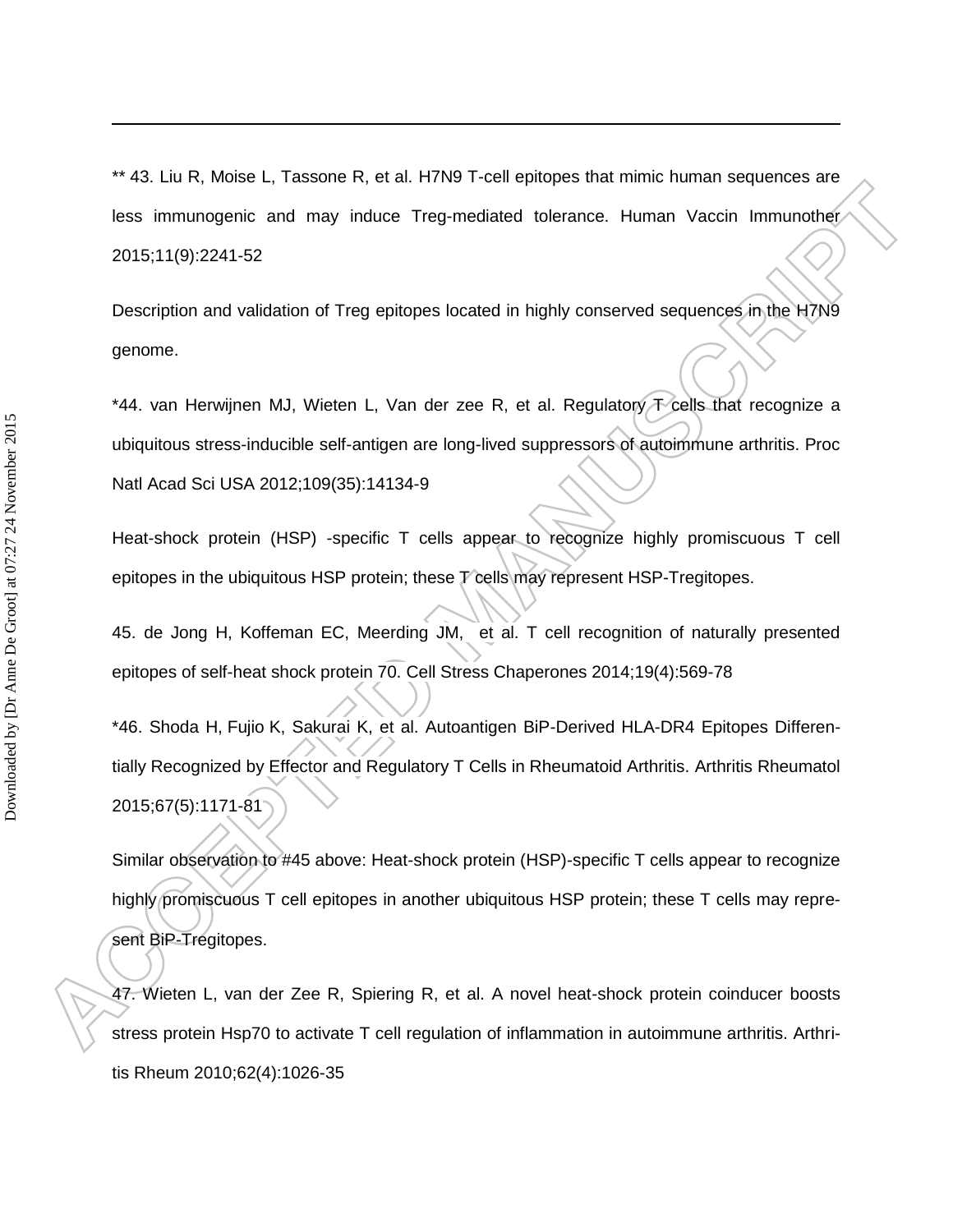\*\*48. van Eden W, van der Zee R, Prakken B. Heat-shock proteins induce T-cell regulation of chronic inflammation. Nat Rev Immunol 2005;5(4):318-30Early evidence that autologous epitopes could modulate immune response; recognition of these T cell epitopes may be impaired in some forms of autoimmune disease.

49. Adamopoulou E, Tenzer S, Hillen N, et al. Exploring the MHC-peptide matrix of central tolerance in the human thymus. Nat Commun 2013;4:2039

50. Espinosa G, Collado JA, Scholz E, et al. Peptides presented by HLA class I molecules in the human thymus. J Proteomics 2013;94:23-36

51. Clement CC, Cannizzo ES, Nastke MD, et al. An expanded self-antigen peptidome is carried by the human lymph as compared to the plasma. PLoS One 2010;5(3):e9863

52. Nascimento EJ, Mailliard RB, Khan AM, et al. Identification of conserved and HLA promiscuous DENV3 T-cell epitopes. PLoS Negl Trop Dis 2013;7(10):e2497

53. Zhang S, Desrosiers J, Aponte-Pieras JR, et al. Human immune responses to H. pylori HLA Class II epitopes identified by immunoinformatic methods. PLoS One 2014;9(4):e94974

54. Moise L, McMurry JA, Pappo J, et al. Identification of genome-derived vaccine candidates conserved between human and mouse-adapted strains of H. pylori. Hum Vaccin 2008;4(3):219-

23

 $\overline{a}$ 

\*55. Sthoeger Z, Zinger H, Sharabi A, et al. The tolerogenic peptide, hCDR1, down-regulates the expression of interferon-α in murine and human systemic lupus erythematosus. PLoS One 2013;8(3):e60394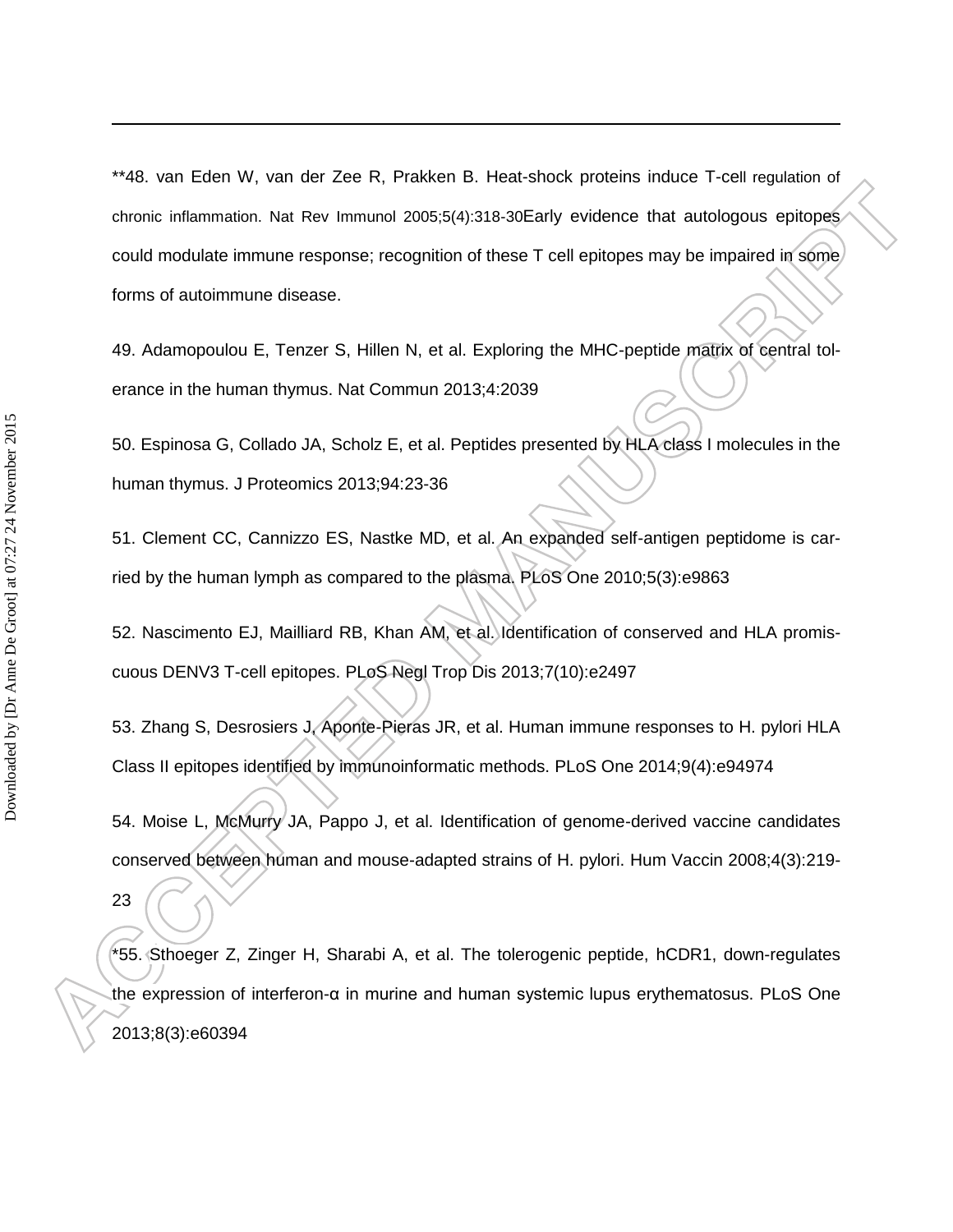An IgG-derived Tregitope, found in the ubiquitous Immunoglobulin G protein, showing evidence of tolerance induction in murine and human SLE. This peptide is highly homologous to Tregitope 029 (unpublished, De Groot and Martin EpiVax Inc)

56. Zanin-Zhorov A, Cahalon L, Tal G, et al. Heat shock protein 60 enhances CD4+ CD25+ regulatory T cell function via innate TLR2 signaling. J Clin Invest 2006;116(7):2022-32

57. Kamphuis S, Kuis W, de Jager W, et al. Tolerogenic immune responses to novel T-cell epitopes from heat-shock protein 60 in juvenile idiopathic arthritis. Lancet 2005;366(9479):50-6

58. Huurman VA, van der Meide PE, Duinkerken G, et al. Immunological efficacy of heat shock protein 60 peptide DiaPep277 therapy in clinical type I diabetes. Clin Exp Immunol 2008;152(3):488-97

59. De Groot AS, Ardito M, Terry F, et al. Low immunogenicity predicted for emerging avianorigin H7N9: implication for influenza vaccine design. Hum Vaccin Immunother 2013; 9:950-6

60. Petrovic D, Dempsey E, Doherty DG, et al. Hepatitis C virus--T-cell responses and viral escape mutations. Eur *J* Immunol 2012;42(1):17-26

61. Norris PJ, Stone JD, Anikeeva N, et al. Antagonism of HIV-specific CD4+ T cells by Cterminal truncation of a minimum epitope. Mol Immunol 2006;43(9):1349-57

62. Harcourt GC, Garrard S, Davenport MP, Edwards A, Phillips RE. HIV-1 variation diminishes CD4 T lymphocyte recognition. J Exp Med. 1998;188(10):1785-93

63. Atassi H, Atassi MZ. HIV envelope protein is recognized as an alloantigen by human DRspecific alloreactive T cells. Hum Immunol 1992;34(1):31-8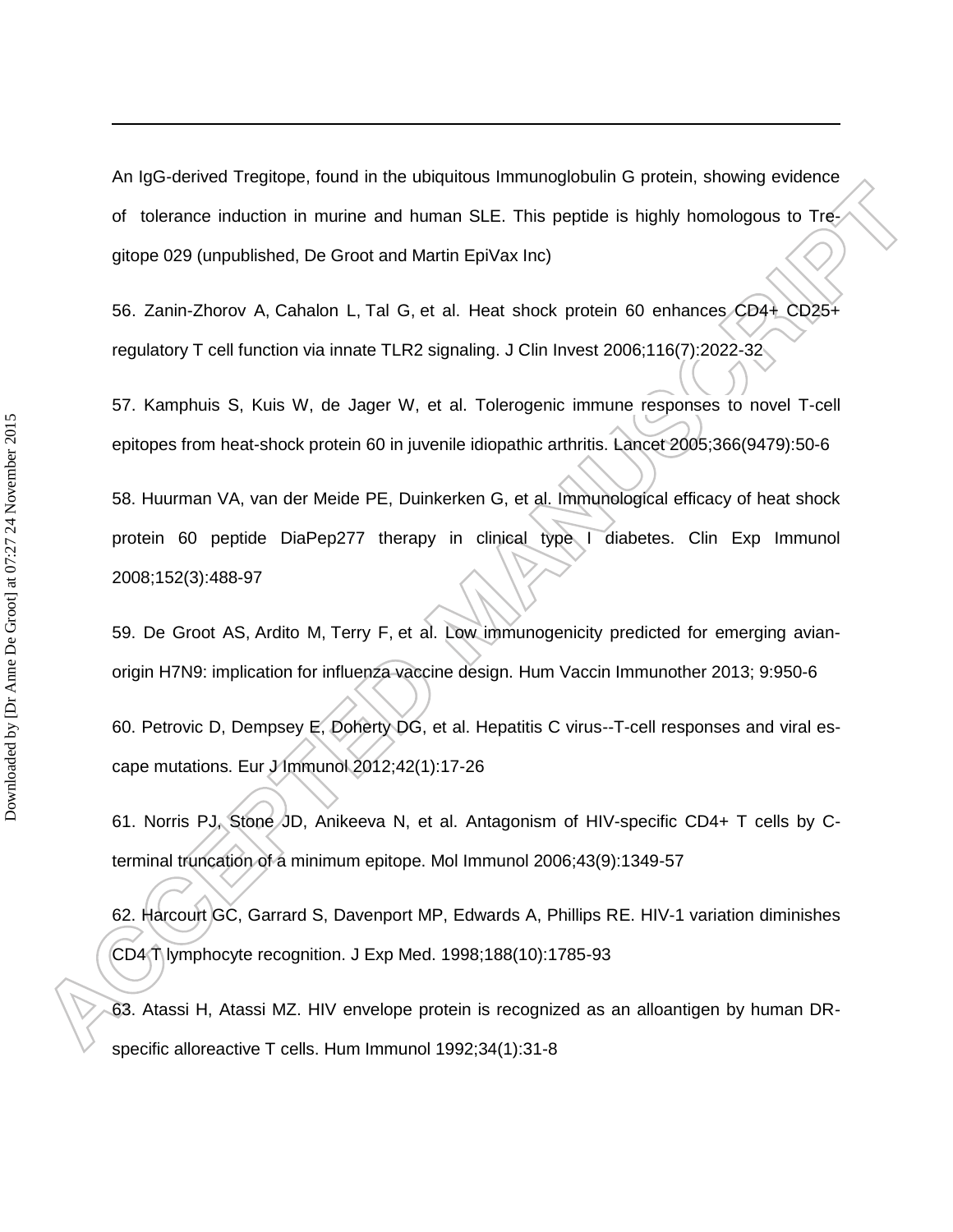64. Sanjuán R, Nebot MR, Peris JB, et al. Immune activation promotes evolutionary conservation of T-cell epitopes in HIV-1. PLoS Biol 2013;11(4):e1001523

65. Wachstein J, Tischer S, Figueiredo C, et al. HSP70 enhances immunosuppressive function of CD4(+)CD25(+)FoxP3(+) T regulatory cells and cytotoxicity in CD4(+)CD25(-) T cells. PLoS One 2012;7(12):e51747

\*66. Rist MJ, Hibbert KM, Croft NP, et al. T Cell Cross-Reactivity between a Highly Immunogenic EBV Epitope and a Self-Peptide Naturally Presented by HLA-B\*18:01+ Cells. J Immunol 2015;194(10):4668-75

This study shows T cell cross-reactivity between self and a common human virus and the razor thin edge between tolerance and autoimmunity.

67. Vaarala O, Vuorela A, Partinen M, et al. Antigenic differences between AS03 adjuvanted influenza A (H1N1) pandemic vaccines: implications for Pandemrix-associated narcolepsy risk. PLoS One 2014;9(12):e114361

68. Oliveira AC, Maria Henrique da Mota L, Dos Santos-Neto LL, et al. Occurrence of Autoimmune Diseases Related to the Vaccine against Yellow Fever. Autoimmune Dis. 2014;2014:473170

69. McGarvey PB, Suzek BE, Baraniuk JN, et al. In silico analysis of autoimmune diseases and genetic relationships to vaccination against infectious diseases. BMC Immunol 2014;15:61 70. Hadden RD, Karch H, Hartung HP, et al. Preceding infections, immune factors, and out-

come in Guillain-Barré syndrome. Neurology 2001;56(6):758-65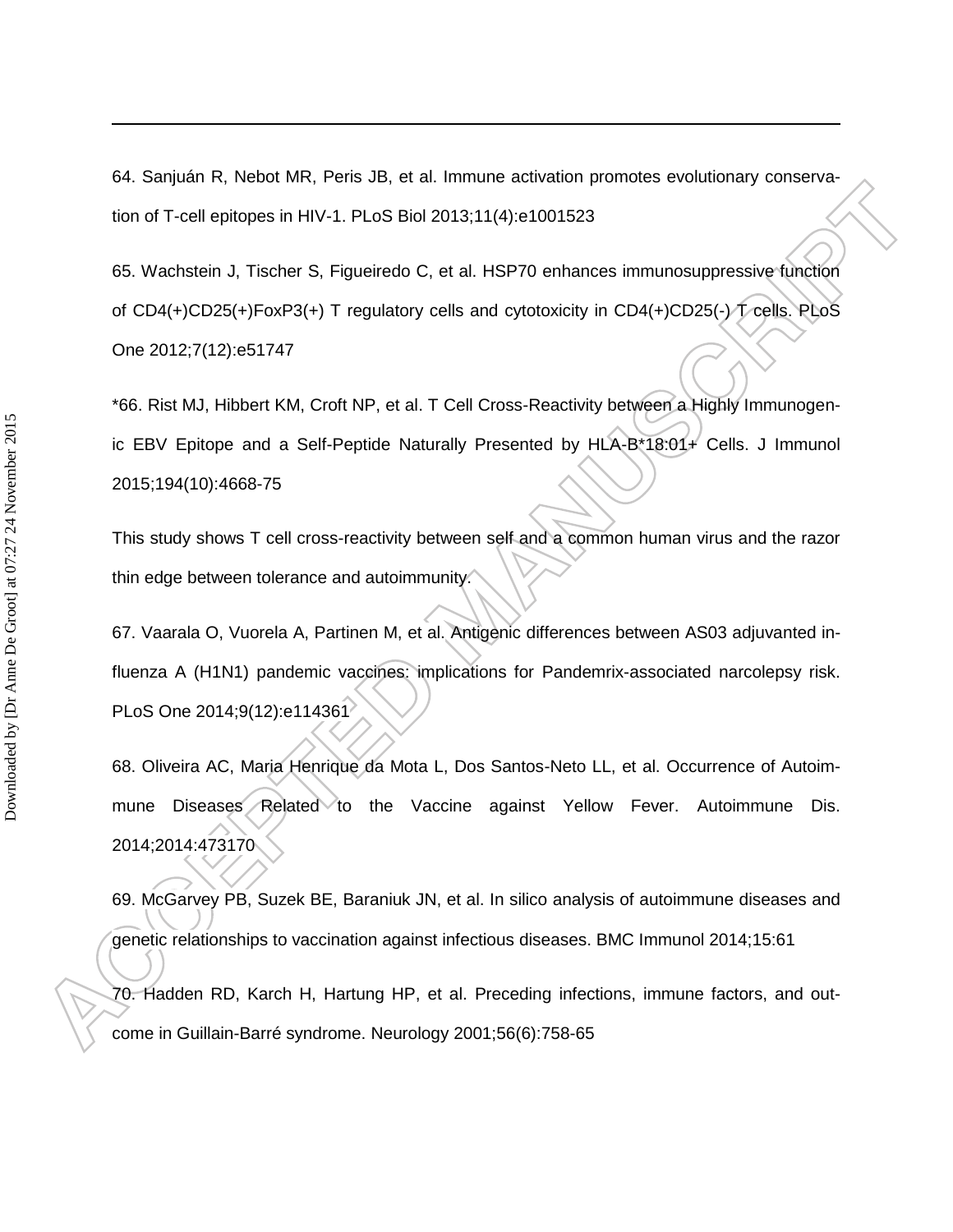71. Yu RK, Usuki S, and Ariga T. Ganglioside Molecular Mimicry and Its Pathological Roles in Guillain-Barré Syndrome and Related Diseases. Infect Immun 2006;74(12): 6517–27

72. Marks JS, Halpin TJ. Guillain-Barré syndrome in recipients of A/New Jersey influenza vaccine. JAMA 1980;243(24):2490-4

73. Polakowski LL, Sandhu SK, Martin DB, et al. Chart-confirmed guillain-barre syndrome after 2009 H1N1 influenza vaccination among the Medicare population, 2009-2010. Am J Epidemiol 2013;178(6):962-73

74. Romio S, Weibel D, Dieleman JP, et al. Guillain-Barré syndrome and adjuvanted pandemic influenza A (H1N1) 2009 vaccines: a multinational self-controlled case series in Europe. PLoS One 2014;9(1):e82222

75. Stowe J, Andrews N, Wise L, et al. Investigation of the temporal association of Guillain-Barre syndrome with influenza vaccine and influenza-like illness using the United Kingdom general practice research database. Am J Epidemiol 2009;169:382–8

76. Verity C, Stellitano L, Winstone AM, et al. Guillain-Barre syndrome and H1N1 influenza vaccine in UK children. Lancet 2011;378:1545-6

77. Wang DJ, Boltz DA, McElhaney J, et al. No evidence of a link between influenza vaccines and Guillain-Barre syndrome-associated anti-ganglioside antibodies. Influenza Other Respir Viruses 2012;6(3):159-66

78. Li S, Jin T, Zhang HL, et al. Circulating Th17, Th22, and Th1 cells are elevated in the Guillain-Barré syndrome and downregulated by IVIg treatments. Mediators Inflamm 2014;2014:740947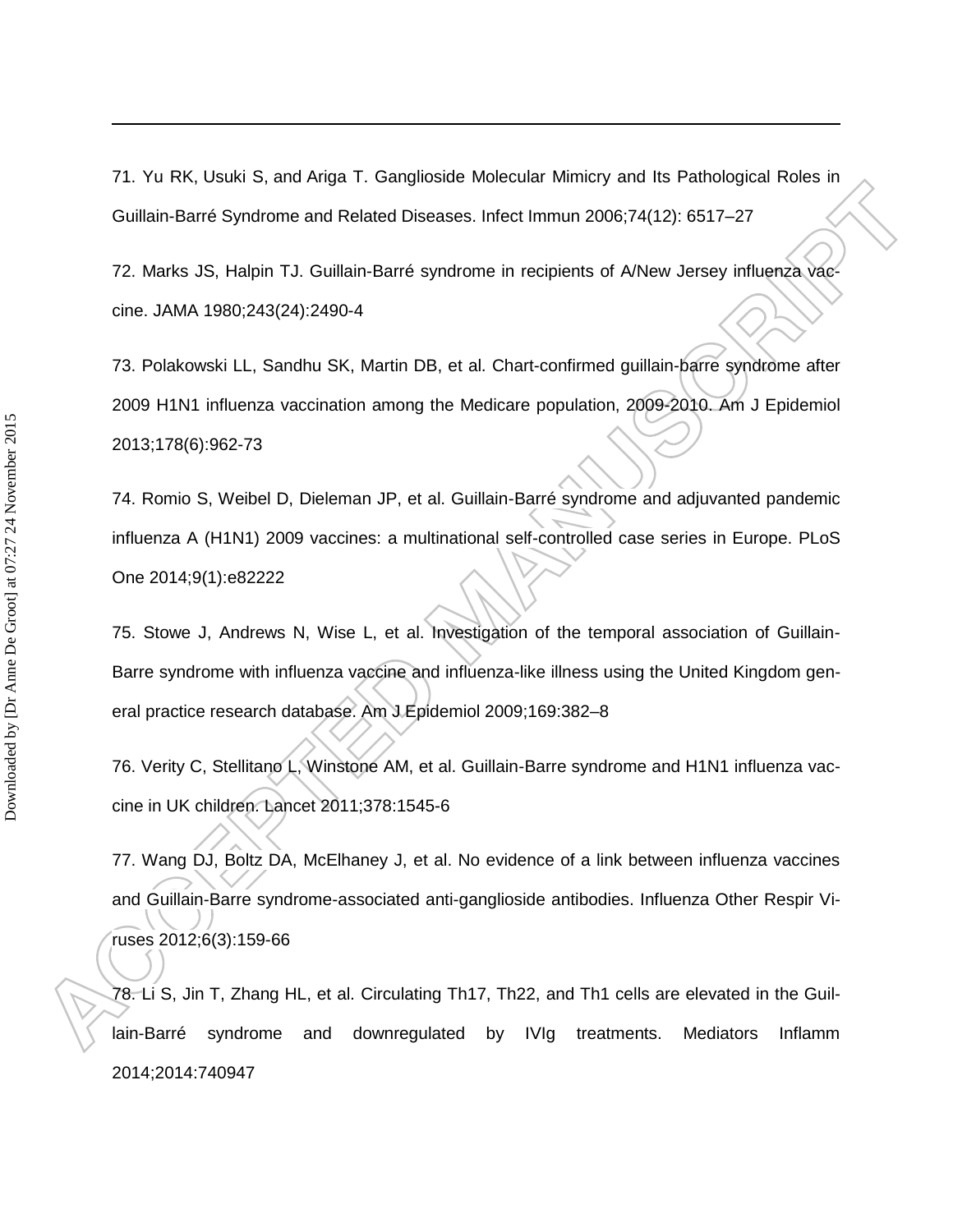79. Bowes T, Wagner ER, Boffey J, et al. Tolerance to self gangliosides is the major factor restricting the antibody response to lipopolysaccharide core oligosaccharides in Campylobacter jejuni strains associated with Guillain-Barré syndrome. Infect Immun 2002;70(9):5008-18

80. Savvidou A, Knudsen S, Olsson-engman M, et al. Hypocretin deficiency develops during onset of human narcolepsy with cataplexy. Sleep 2013;36(1):147-8

\*\*81. Mignot E, Hayduk R, Black J, et al. HLA DQB1\*0602 is associated with cataplexy in 509 narcoleptic patients. Sleep 1997;20(11):1012-20

An early and important contribution to the field, linking HLA (and hence T cells, and TCR redundancy) to narcolepsy.

82. Watson NF, Ton TG, Koepsell TD, et al. Does narcolepsy symptom severity vary according to HLA-DQB1\*0602 allele status? Sleep 2010;33(1):29-35

83. Aran A, Lin L, Nevsimalova S, et al. Elevated anti-streptococcal antibodies in patients with recent narcolepsy onset. Sleep 2009;32(8):979-83

84. Wijnans L, Lecomte C, de Vries C, et al. The incidence of narcolepsy in Europe: before, during, and after the influenza A(H1N1)pdm09 pandemic and vaccination campaigns. Vaccine 2013;31(8):1246-54

85. Nohynek H, Jokinen J, Partinen M, et al. AS03 adjuvanted AH1N1 vaccine associated with an abrupt increase in the incidence of childhood narcolepsy in Finland. PLoS One 2012;7(3):e33536

86. Han F, Lin L, Warby SC, et al. Narcolepsy onset is seasonal and increased following the 2009 H1N1 pandemic in China. Ann Neurol 2011;70(3):410-7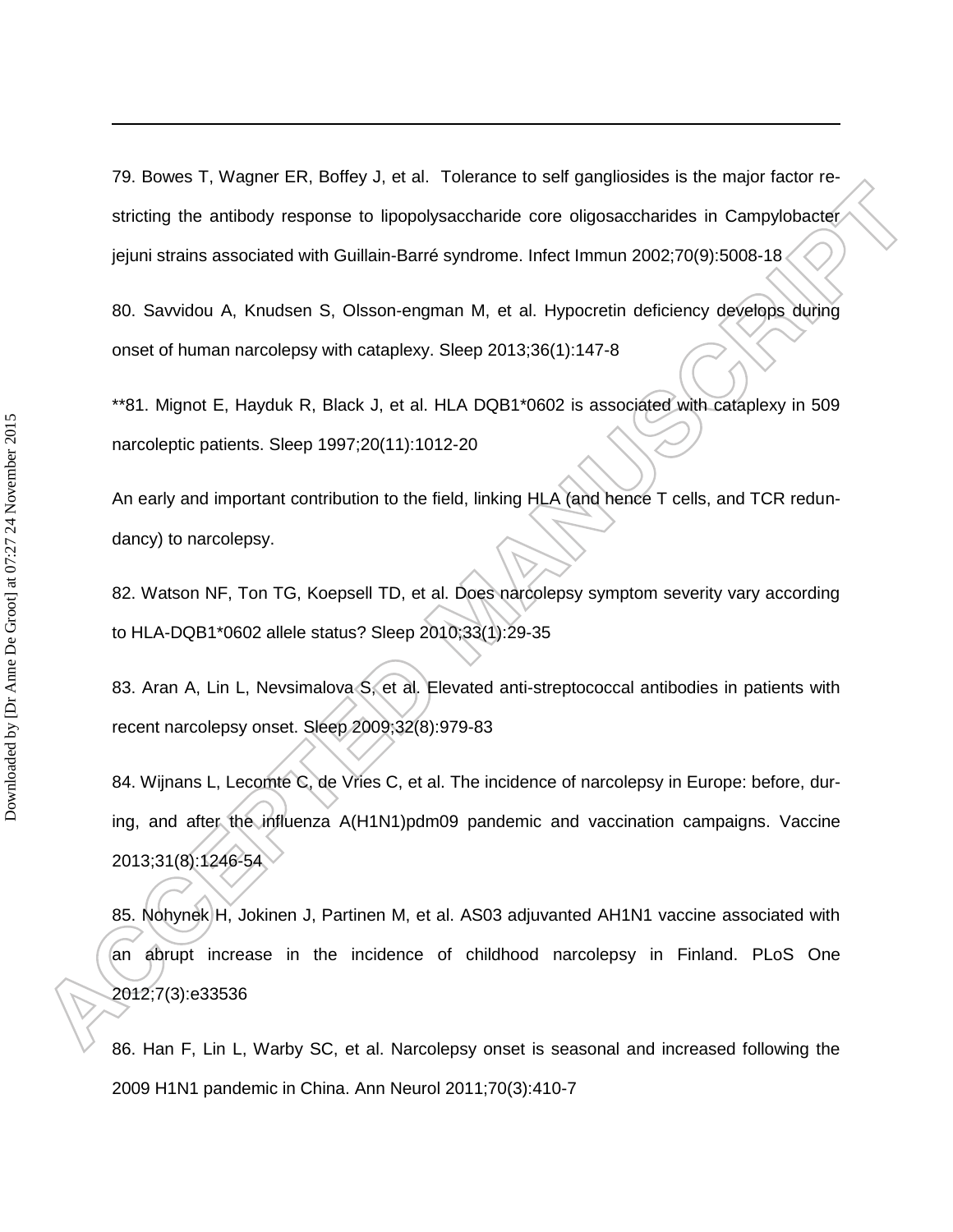87. Saariaho AH, Vuorela A, Freitag TL, et al. Autoantibodies against ganglioside GM3 are associated with narcolepsy-cataplexy developing after Pandemrix vaccination against 2009 pandemic H1N1 type influenza virus. J Autoimmun. 2015;63:68-75

88. Lecendreux M, Libri V, Jaussent I, Mottez E, Lopez R, Lavault S, Regnault A, Arnulf I, Dauvilliers Y. Impact of cytokine in type 1 narcolepsy: Role of pandemic H1N1 vaccination? J Autoimmun. 2015;60:20-31

89. Komiyama Y, Nakae S, Matsuki T, et al. IL-17 plays an important role in the development of experimental autoimmune encephalomyelitis. J Immunol 2006;177(1):566–73

90 . Viglietta V, Baecher-Allan C, Weiner HL, et al. Loss of functional suppression by CD4+CD25+ regulatory T cells in patients with multiple sclerosis. J Exp Med 2004;199(7):971–9

91. Elyaman W, Khoury SJ, Scott DW, et al. Potential application of Tregitopes as immunomodulating agents in multiple sclerosis. Neurol Res Int 2011;2011:256460

92. Wucherpfennig KW, Strominger JL. Molecular mimicry in T cell-mediated autoimmunity: viral peptides activate human T cell clones specific for myelin basic protein. Cell 1995;80:695–705

\*93. Tejada-Simon MV, Zang YC, Hong J, et al. Cross-reactivity with myelin basic protein and human herpesvirus-6 in multiple sclerosis. Ann Neurol 2003;53:189–97

This study links self/pathogen T cell cross-reactivity to B cell responses with implications for pathogenicity.

94. Berer K, Mues M, Koutrolos M, et al. Commensal microbiota and myelin autoantigen cooperate to trigger autoimmune demyelination. Nature 2011;479(7374):538-41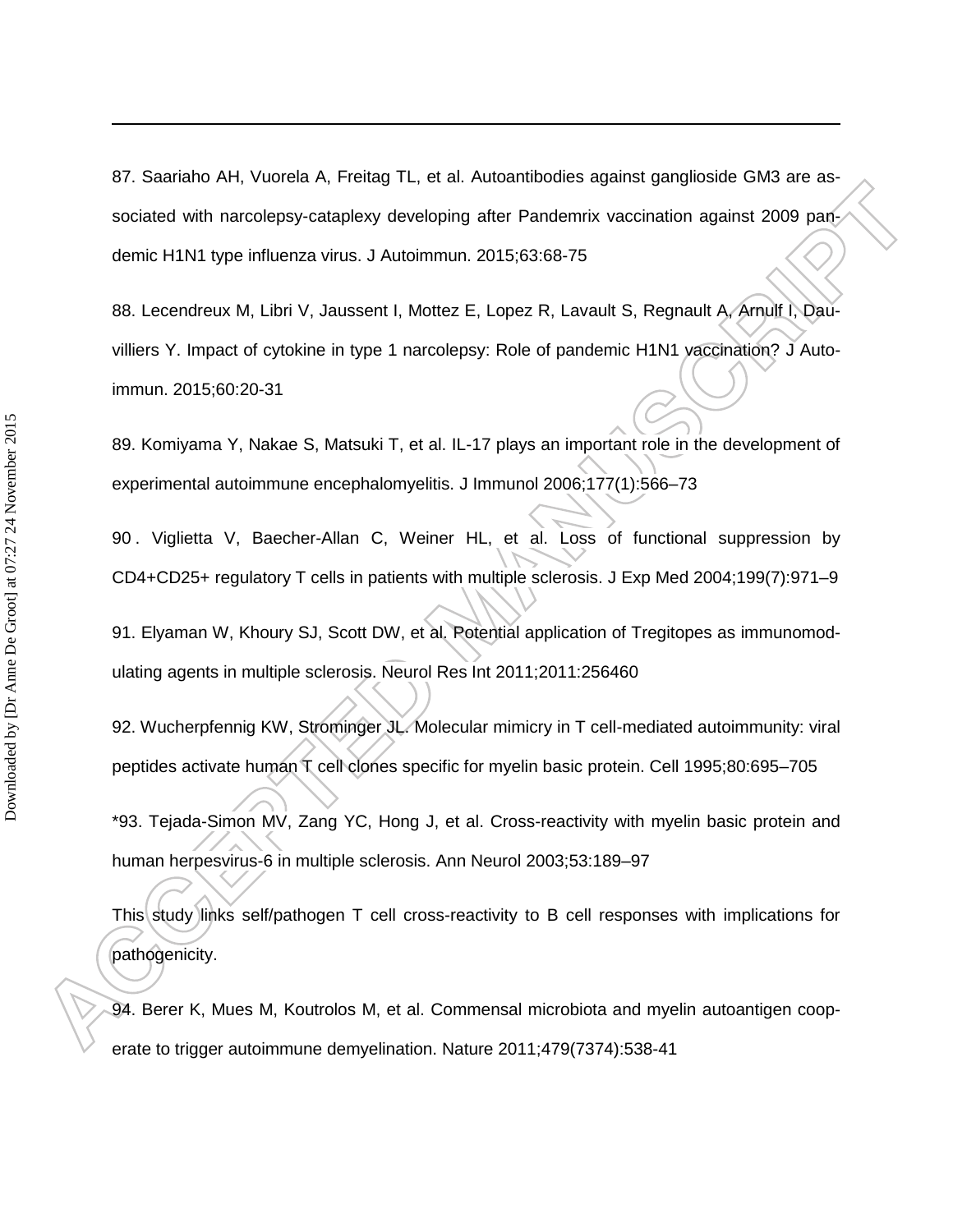95. Zhang X, Tang Y, Sujkowska D, et al. Degenerate TCR recognition and dual DR2 restriction of autoreactive T cells: implications for the initiation of the autoimmune response in multiple sclerosis. Eur J Immunol 2008;38(5):1297-309

96. Reynolds CJ, Sim MJ, Quigley KJ, et al. Autoantigen cross-reactive environmental antigen can trigger multiple sclerosis-like disease. J Neuroinflammation 2015;12:91

97. Croxford JL, Olson JK, Anger HA, et al. Initiation and exacerbation of autoimmune demyelination of the central nervous system via virus-induced molecular mimicry: implications for the pathogenesis of multiple sclerosis. J Virol 2005;79:8581–90

98. Ng SC, Benjamin JL, McCarthy NE, et al. Relationship between human intestinal dendritic cells, gut microbiota, and disease activity in Crohn's disease. Inflamm Bowel Dis 2011;17(10):2027-37

99. Kawamoto S, Maruya M, Kato LM, et al. Foxp3(+) T cells regulate immunoglobulin a selection and facilitate diversification of bacterial species responsible for immune homeostasis. Immunity 2014;41(1):152-65

100. Moya-Pérez A, Neef A, Sanz Y. Bifidobacterium pseudocatenulatum CECT 7765 Reduces Obesity-Associated Inflammation by Restoring the Lymphocyte-Macrophage Balance and Gut Microbiota Structure in High-Fat Diet-Fed Mice. PLoS One 2015;10(7):e0126976

101. Greidinger EL, Zang YJ, Jaimes K, et al. CD4+ T cells target epitopes residing within the RNA-binding domain of the U1-70-kDa small nuclear ribonucleoprotein autoantigen and have restricted TCR diversity in an HLA-DR4-transgenic murine model of mixed connective tissue disease. J Immunol 2008;180(12):8444-54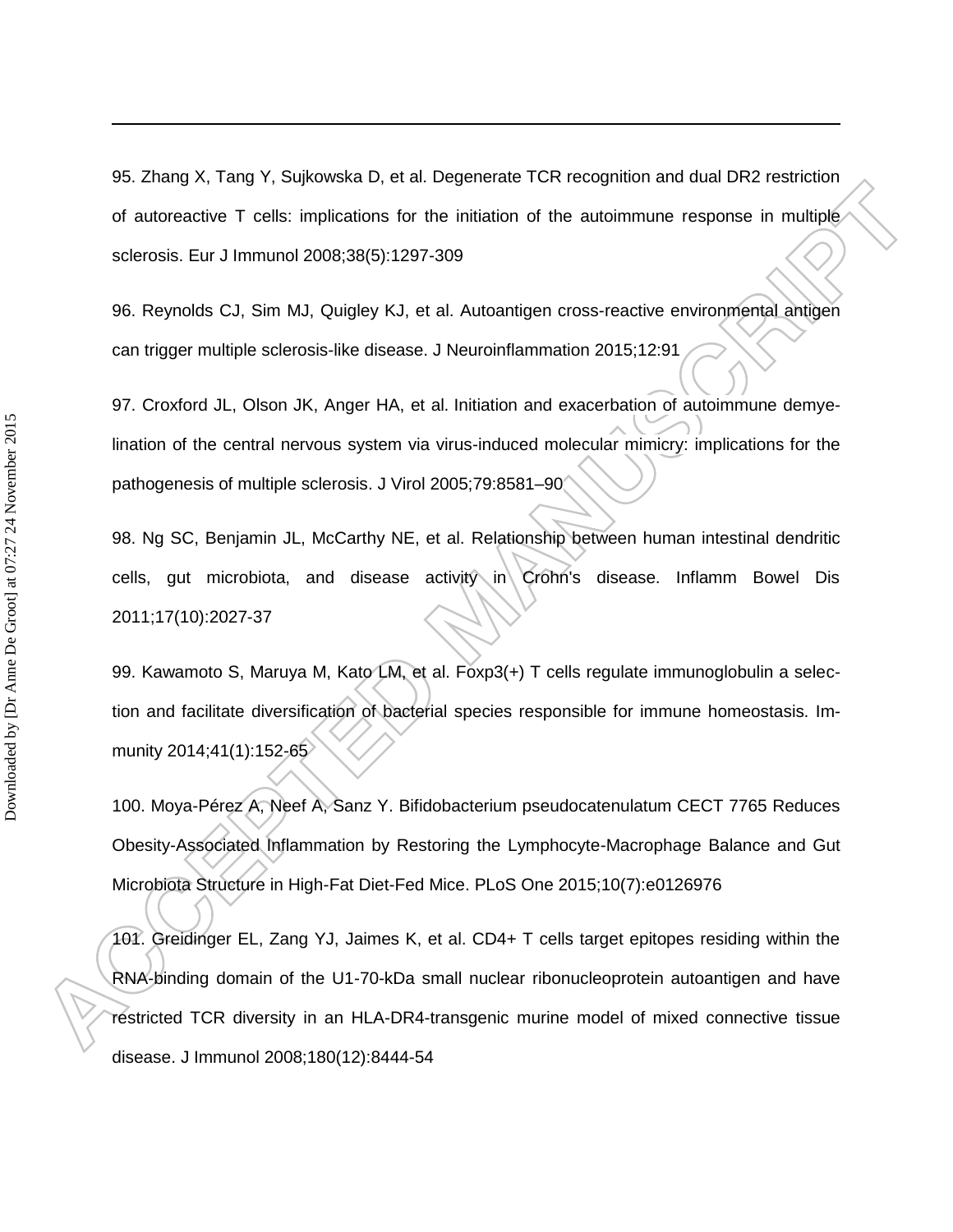102. Veeraraghavan S, Renzoni EA, Jeal H, et al. Mapping of the immunodominant T cell epitopes of the protein topoisomerase I. Ann Rheum Dis 2004;63(8):982-7

103. Danke NA, Koelle DM, Yee C, et al. Autoreactive T cells in healthy individuals. J Immunol 2004;172(10):5967-72

104. Wucherpfennig KW, Yu B, Bhol K, et al. Structural basis for major histocompatibility complex (MHC)-linked susceptibility to autoimmunity: charged residues of a single MHC binding pocket confer selective presentation of self-peptides in pemphigus vulgaris. Proc Natl Acad Sci U S A 1995;92(25):11935-9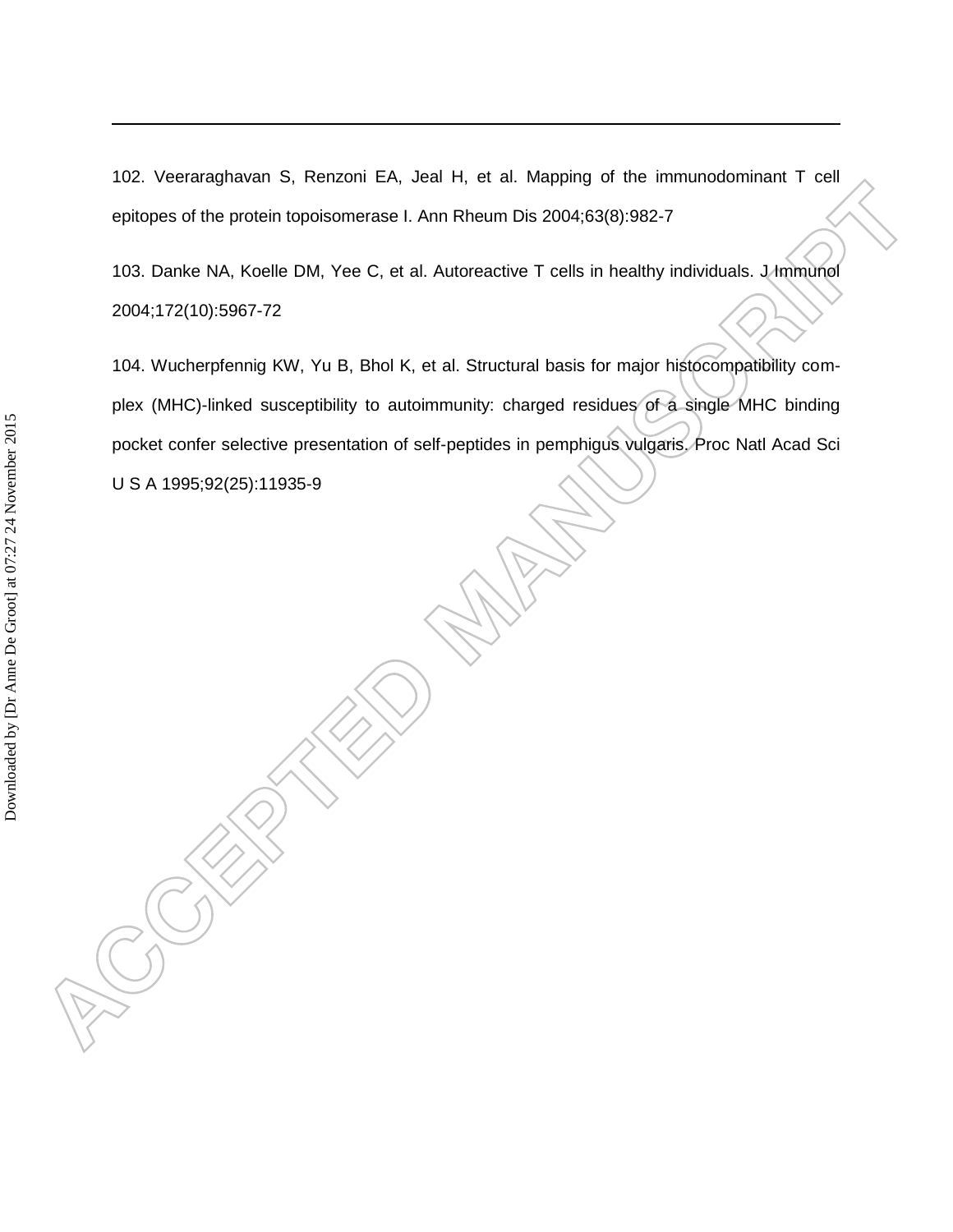### **Figures**



### **Figure 1. Network of T-cell activation by pathogen epitope**

Pathogens are taken by APCs which will present epitopes on their MHC molecules to initiate the activation of T cells. Trained in the thymus, T cells can recognize epitopes that are conserved on the TCR face between pathogens and autologous (self) proteins, resulting in the activation of potentially regulatory pathways (A). Some of these epitopes can also be unique to this pathogen, activating T cells that engage the immune response (B). This response may be limited due to lack of previous exposure. Pathogen epitopes can also be conserved in the human microbiome (C). The subsequent response can be either regulatory or effector, depending on the exposure.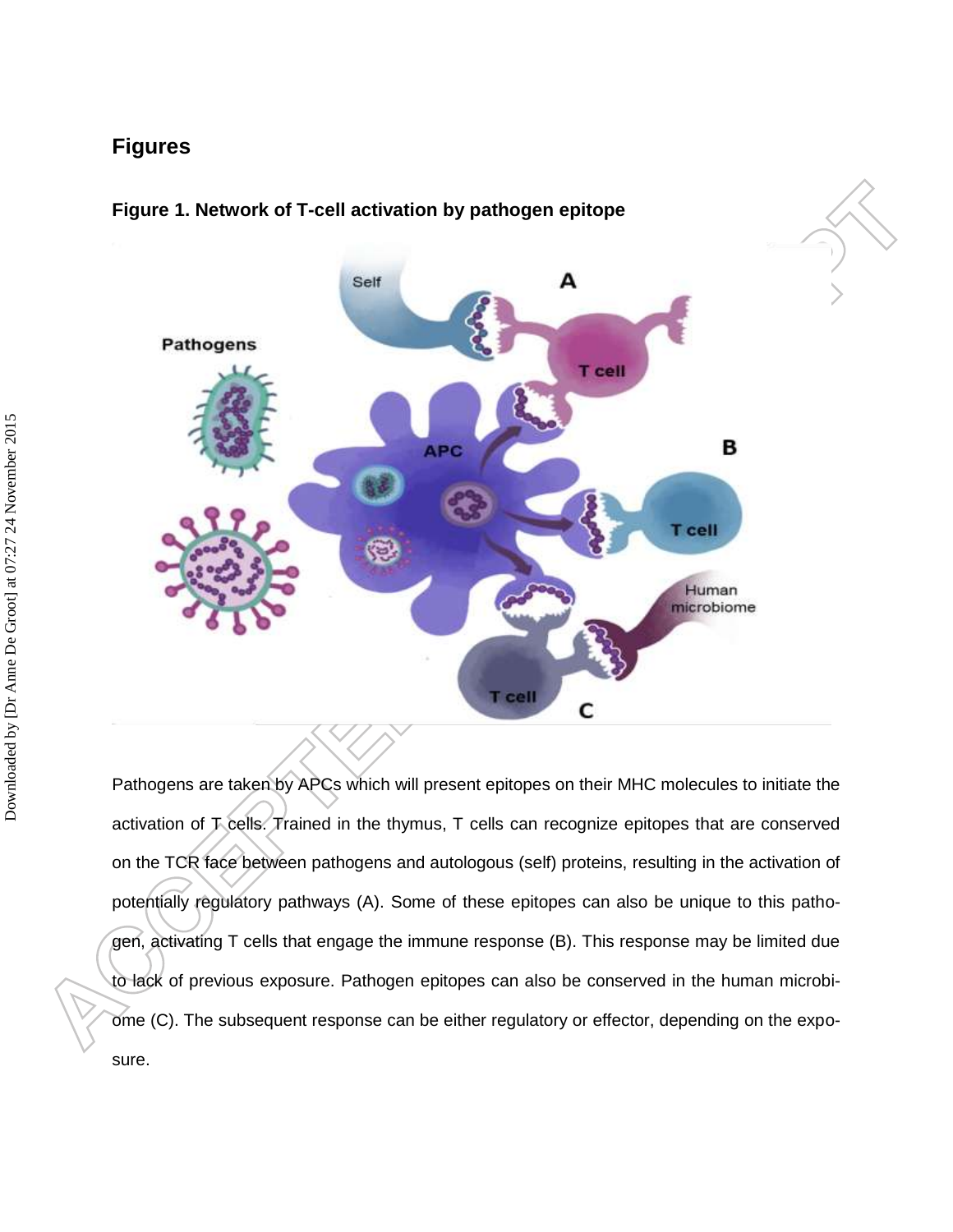



In the thymus, CD4+ T cells are exposed to self-antigens. TCR interaction with MHC II/self antigen complexes will determine the fate of these T-cells. Those that express a TCR that binds with a strong interaction with self will be removed by apoptosis (**negative selection**), as well as those with no interaction with MHC II/antigen complex (**death by neglect**). T cells with the weakest interaction with self-antigens will become conventional T cells (**Tconv**). Natural regulatory T cell (**nTreg**) arise from a population that interact with self moderately and express FoxP3. A population of T cells that interact more strongly with self but lack FoxP3 expression is called **potential Treg**. Conversely, a population of Tconv with a stronger affinity for self will have the potential to express FoxP3, thus they are called **unstable/Treg-like Tconv**. These cells are likely to become induced Tregs (**iTreg**).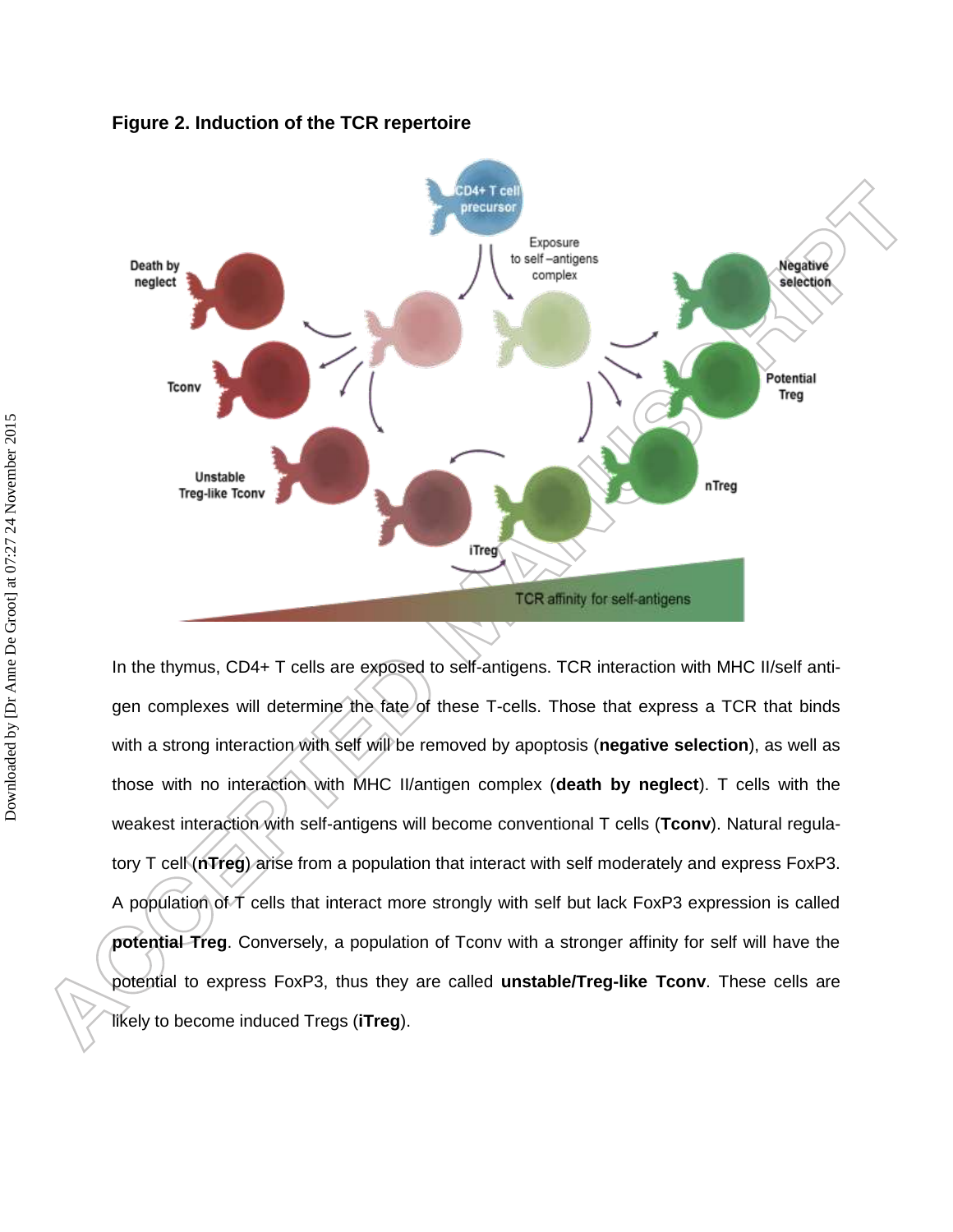#### **Figure 3. T cell epitope mapping and immunogenicity scoring**

| Frame<br><b>Start</b> | <b>AA Sequence</b> | Frame | DRB1*0101DRB1*0301DRB1*0401DRB1*0701DRB1*0801DRB1*1101DRB1*1301DRB1*1501<br>Hydro- |      |         |         |         |         |         |         |         |      | Cluster                          |
|-----------------------|--------------------|-------|------------------------------------------------------------------------------------|------|---------|---------|---------|---------|---------|---------|---------|------|----------------------------------|
|                       |                    | Stop  | phobicity Z-Score                                                                  |      | Z-Score | Z-Score | Z-Score | Z-Score | Z-Score | Z-Score | Z-Score | Hits | Score                            |
| 1234                  | IPLYKKMEA          | 1242  | $-0.05$                                                                            |      |         |         |         |         |         |         | 1.37    | 0    | π                                |
| 1235                  | PLYKKMEAV          | 1243  | $-0.06$                                                                            |      |         |         |         |         |         |         |         | 0    | 뾰                                |
| 1236                  | LYKKMEAVK          | 1244  | $-0.11$                                                                            |      |         |         |         |         |         |         |         | 0    |                                  |
| 1237                  | <b>YEKMEAVKL</b>   | 1245  | $-0.53$                                                                            | 3.68 | 2.17    | 2.74    | 3.14    | 2.34    | 2.37    | 1.98    | 2.44    | 8    | <b>Deviation from</b><br>tation: |
| 1238                  | <b>KKMEAVKLR</b>   | 1246  | $-0.89$                                                                            |      |         |         |         |         |         |         |         | 0    |                                  |
| 1239                  | <b>KMEAVKLRD</b>   | 1247  | $-0.84$                                                                            |      |         |         |         | 1.45    |         |         |         | ٥    | ě                                |
| 1240                  | MEAVKLRDL          | 1248  | 0.01                                                                               |      |         |         |         |         |         |         |         | ø    | ш                                |

Representation of a Typical EpiBar for the Tetanus toxin peptide AA 1234-1248. Z score indicates potential of a 9-mer frame to bind to a given HLA allele. Scores  $\geq$  1.64 are considered "hits" because they fall in the 95th percentile of binding likelihood, following a normal distribution (intermediate blue). Peptides with scores in the 99th percentile are even more likely to bind to the given allele, and are shaded dark blue. Scores ranked in the 90th percentile (shown but not highlighted) are considered elevated; all other scores are masked for simplicity. 9-mer frames containing four or more alleles scoring above 1.64 are referred to colloquially as an "EpiBars" and are highlighted in yellow (see frame 1237: YKKMEAVKL). This band-like pattern is characteristic of promiscuous epitopes. The Cluster Score represents the deviation in aggregate epitope content relative to the random expectation for a peptide of similar length; Cluster Scores above +10 are considered significant.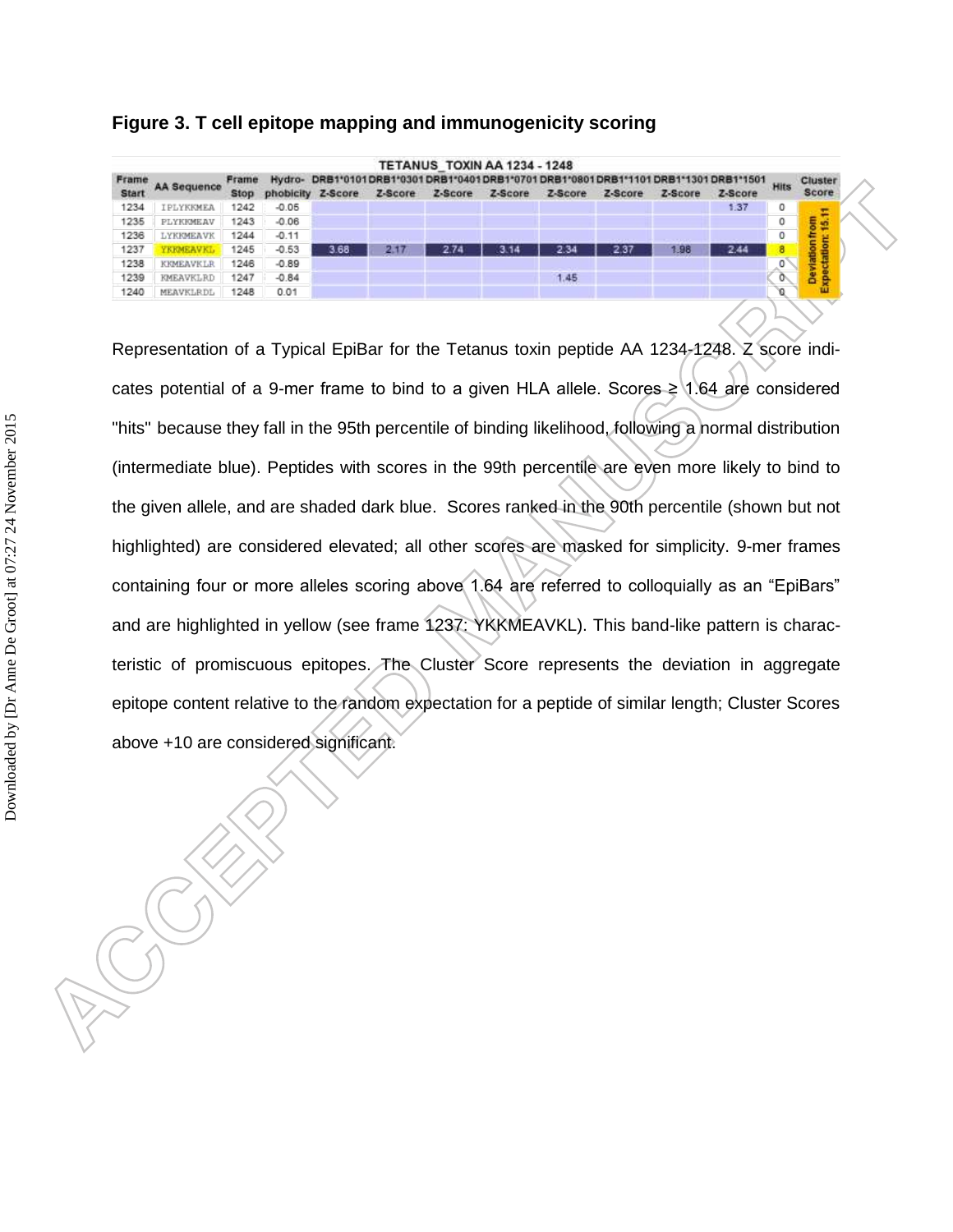

#### **Figure 4. JanusMatrix analysis of HIV-1 Env**

Epitope network depicting the degree of similarity between the Treg-inducing 'human-like' HIV-1 Env peptide (green diamond). From this peptide, three 9-mer frames were predicted to bind HLA (grey squares). JanusMatrix identified cross-conserved 9-mers in the human genome (dark blue triangles), that were linked to their source human proteins (circles). Some of these human sequences were found in multiple human source proteins (orange highlights), indicating that this epitope is highly redundant.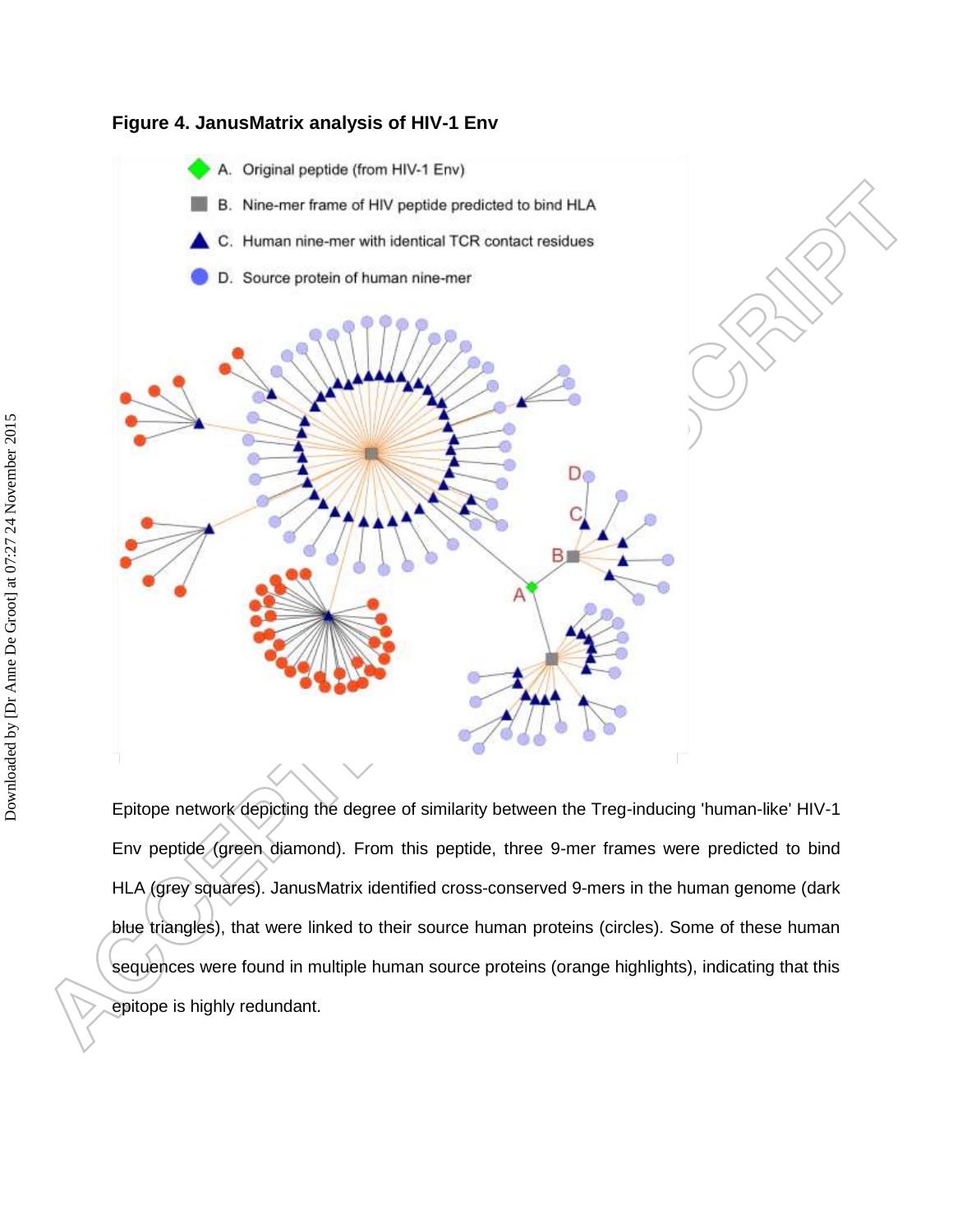#### **Figure 5. Graphic representation of JanusMatrix networks for epitopes identified**

#### **in auto-immune diseases**



<span id="page-42-0"></span>Epitopes identified in autoantigens involved in various autoimmune diseases were tested in JanusMatrix: **A**. Ribonucleoprotein in Mixed Connective Tissue Disease (MTCD) [101]; **B**. Topoisomerase in Systemic Scleroderma [102]; **C**. NY-ESO-1 in cancer [103]; **D**. Glutamic acid decarboxylase 65 (GAD) in type 1 diabetes [\[103\]](#page-42-0); **E**. Desmoglein 3 in Pemphigus Vulgaris [104]. The limited networks found for each of these auto-antigens indicates a high likelihood of in-